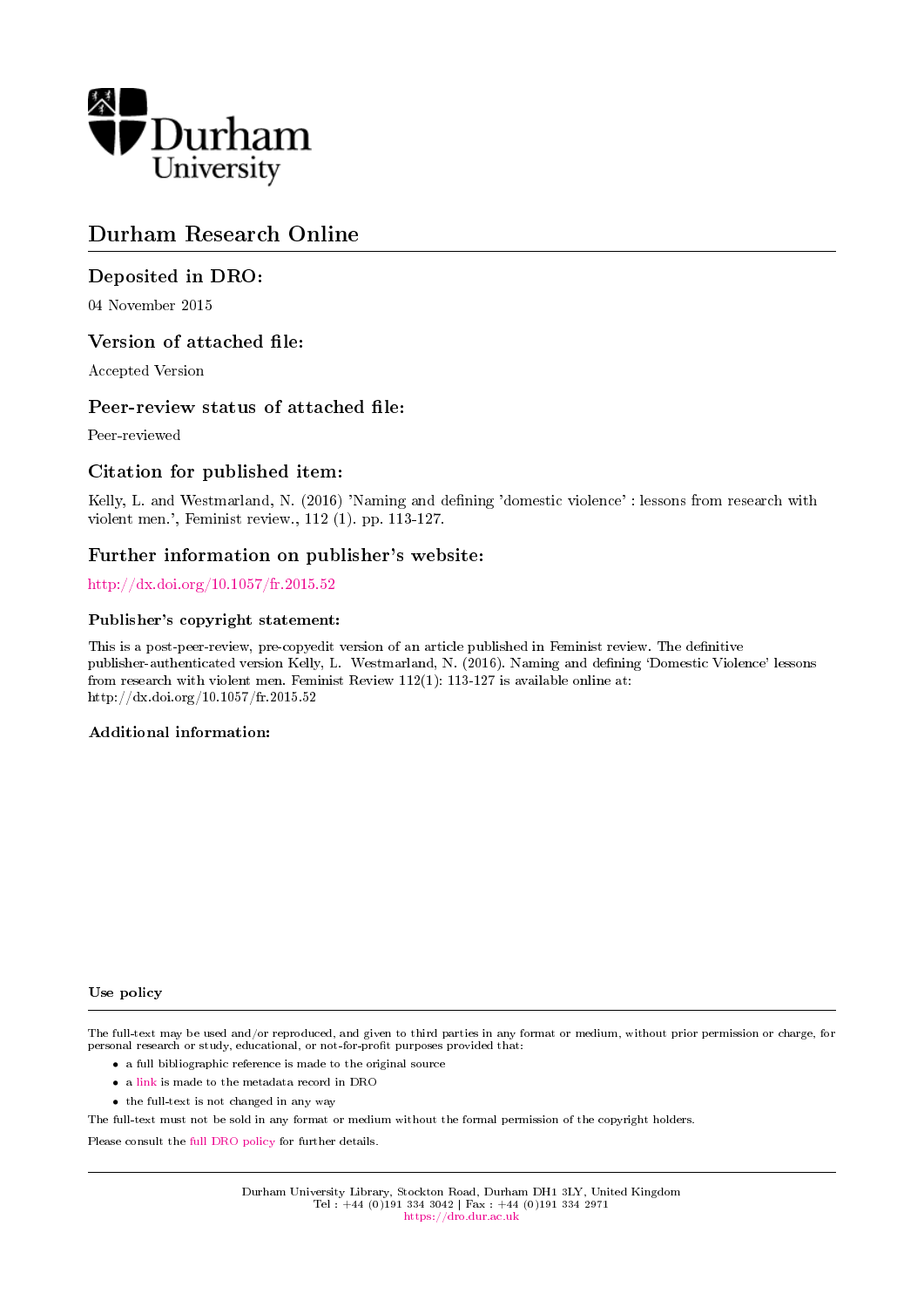#### **Naming and defining 'Domestic Violence': lessons from research with violent men**

## **Abstract**

In this paper we draw on data from in depth interviews with men who have used violence and abuse within intimate partner relationships to provide a new lens from which to view the conceptual debates on naming, defining, and understanding 'domestic violence' as well as the policy and practice implications that flow from them. We argue that the reduction of domestic violence to discreet 'incidents' supports and maintains how men themselves talk about their use of violence, and that this in turn overlaps with contentions about the appropriate interventions and responses to domestic violence perpetrators. We revisit Hearn's 1998 work *The Violences of Men*, connecting it to Stark's later concept of coercive control in order to develop and extend understandings of violence through analysis of the words of those that use it. We conclude exploring the implications of these findings for recent legal reform in England and Wales and for policies on how we deal with perpetrators.

## **Key words**

Domestic violence, violent men, definitions, coercive control.

### **Introduction – problematising current understandings of 'domestic violence'**

The question 'what is domestic violence' is one that is strikingly simple to answer on the one hand, yet complicated and contested on the other. It is easy to list various definitions, which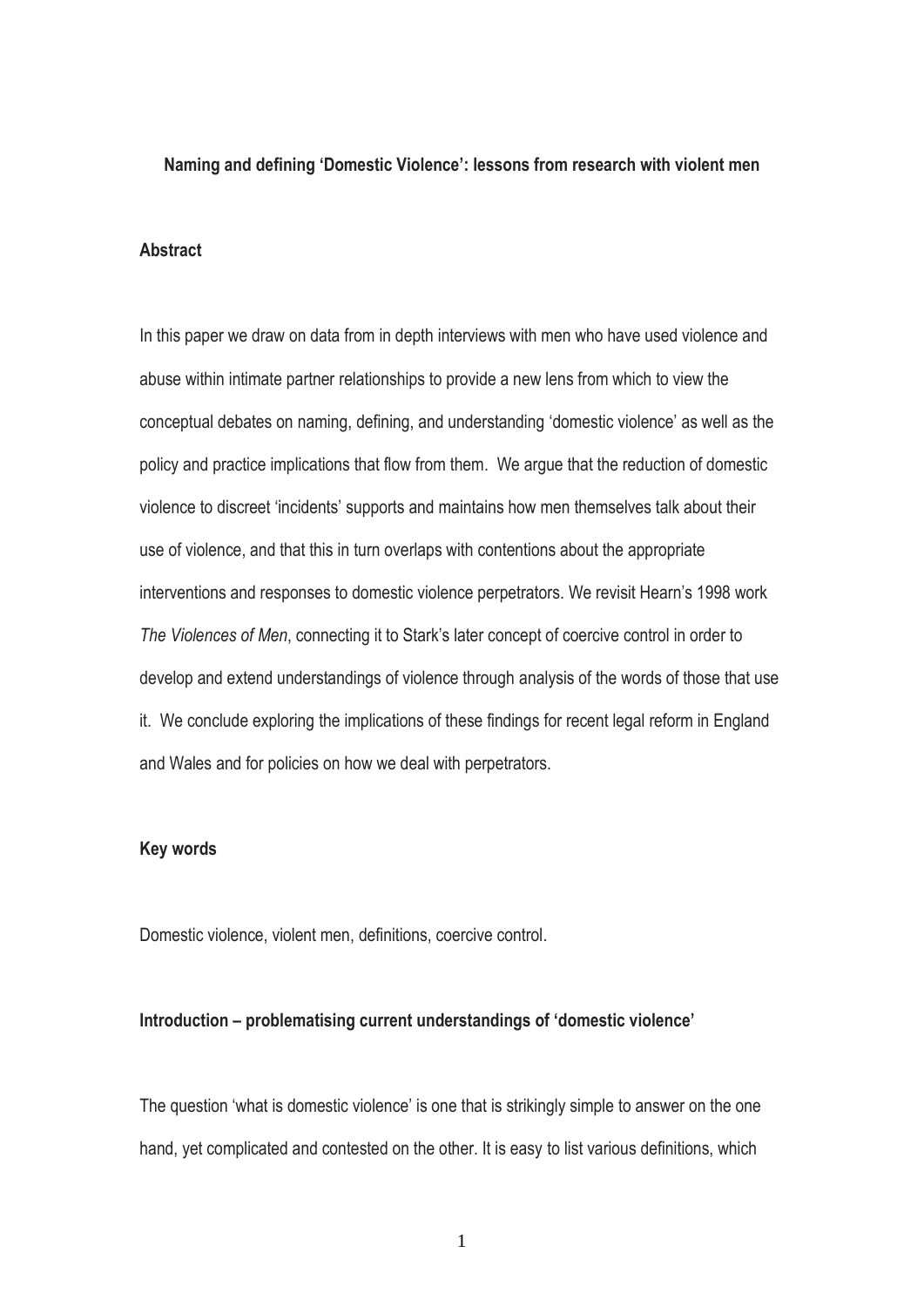developed organically and were diverse in the 1990s and early 2000s. Now, however, definitions are remarkably similar: in England and Wales<sup>1</sup>, contemporary policy and practice definitions tend to mirror or stay close to the current cross Westminster government policy definition.

Any incident or pattern of incidents of controlling, coercive or threatening behaviour, violence or abuse between those aged 16 or over who are or have been intimate partners or family members regardless of gender or sexuality.

The abuse can encompass, but is not limited to: psychological; physical; sexual; financial; emotional.

(HM Government, 2013)

We have written elsewhere about the multiple problems with this text and how it is used, arguing that successive cross-government definitions have disguised, diluted, and distorted the reality of men's violences against women (Kelly & Westmarland, 2014). Of significance here are the words 'incident *or* pattern' replacing the previous 'any incident', since it continues to fail to address the critique that this wording obscures the reality of intimate partner violence. This was understood and theorised within the refuge movement and early research as an ongoing pattern of behavior – not as one, two, or three isolated 'incidents'. It is precisely the repetition, and the web of various forms of power and control used by perpetrators, which entraps women in abusive relationships (Kirkwood, 1993; Pence & Paymar, 1993). This is not an academic, linguistic quibble – the notion that 'domestic violence' can be broken down into single stand alone 'incidents' has skewed not only knowledge, since any incident counts the same as

<u>.</u>

 $1$  We use England and Wales, rather than the UK, since criminal law and policies on domestic violence are significantly different in Scotland and Northern Ireland.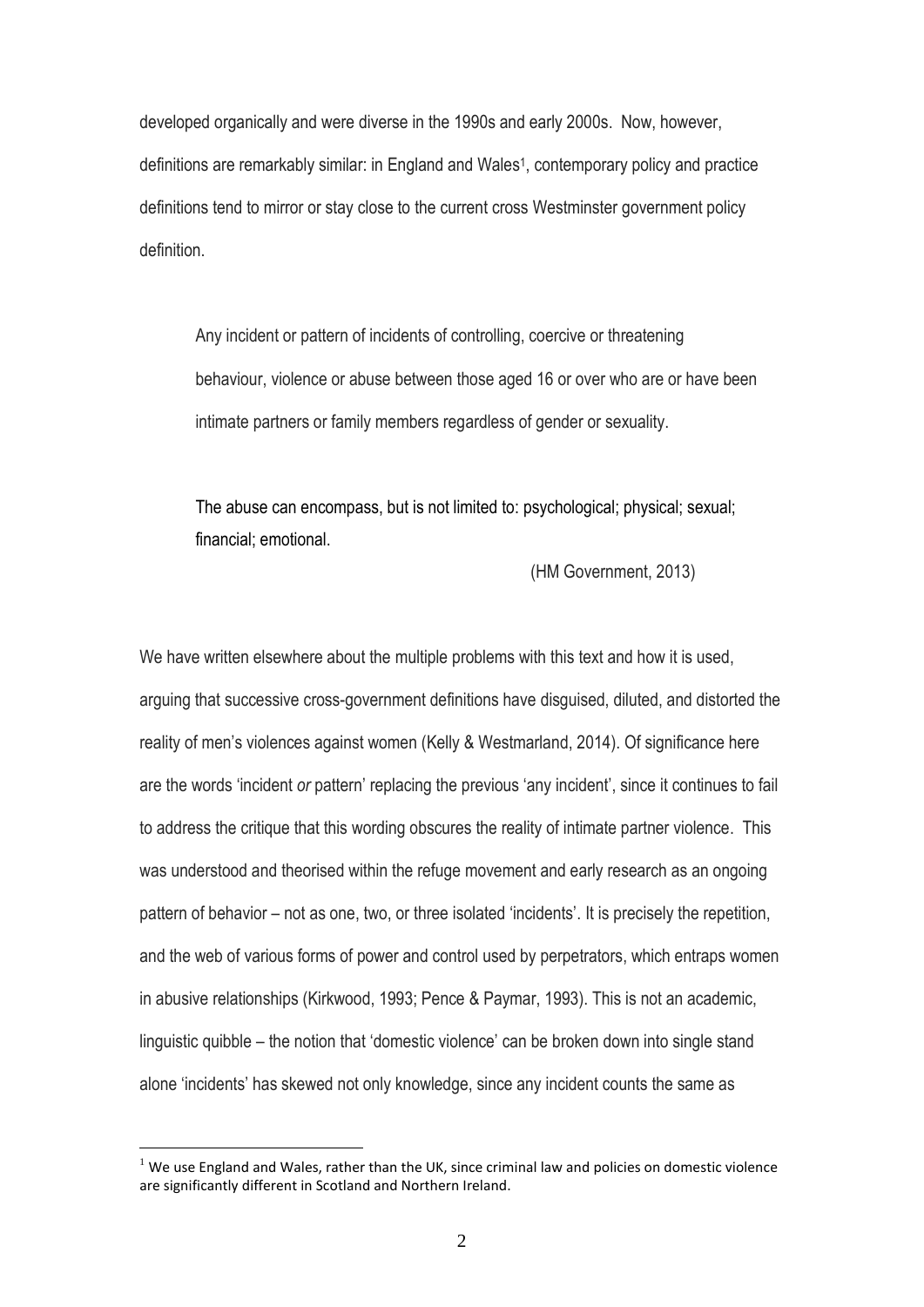repetition in prevalence surveys, but also which interventions are deemed appropriate, and who should be prioritised to receive support. The focus for the last decade in England and Wales on 'high risk' cases and short-term risk reduction (Coy & Kelly, 2011; Kelly & Sharp, 2014) sits much more comfortably with an incident based approach than the needs based framing of most specialist domestic violence services.

In this paper we argue that framing domestic violence in terms of incidents – whether in research, policy definitions or practice responses – reflects how violent men describe their behaviour rather than what we know from survivors. What women describe is an ongoing, 'everyday' reality in which much of their behaviour is 'micro-managed' by their abuser: this includes what they wear, where they go and who they see, household management and childcare. None of these are 'incidents', nor would they be considered crimes, and Evan Stark (2007) has argued we should conceptualise intimate partner violence as a pattern of coercive control, a concept that is included in, but is not the overriding framework, of the cross government definition cited above. This problem - the disconnect between the criminal law and the governments' own definition – was been responded to in 2014 with a successful campaign to criminalise coercive control in England and Wales. Our intention here is not to explore this debate, but rather to look at it from a different angle: our question is how does the idea that domestic violence can be understood as discreet 'incidents', especially those which involve physical assault, map onto the way domestic violence perpetrators talk about their behaviours?

We introduce Hearn's theory of 'incidentalism', which was developed through his interviews with violent men in the 1990s and connect it to Stark's later concept of coercive control. After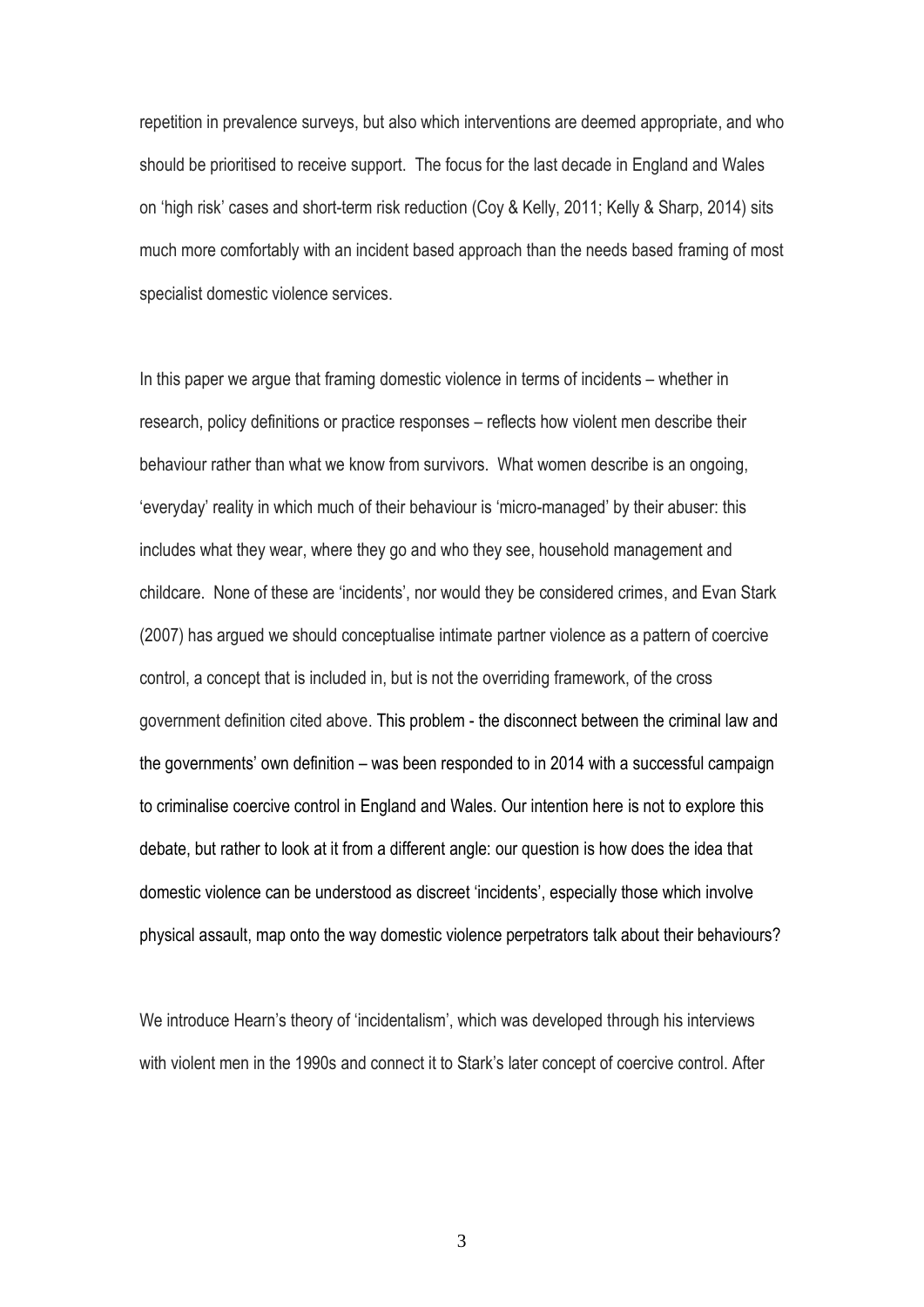briefly describing Project Mirabal<sup>2</sup> we present six ways in which the men in our research used the framework of incidentalism to excuse, minimise, disavow, and detach themselves from their harmful behaviour. We conclude through showing that one impact of perpetrator programmes is changing how men talk about violence and the implications of our findings.

## **Incident and Prevalence data**

<u>.</u>

The existing knowledge base on the prevalence of domestic violence in England and Wales comes from the Crime Survey England and Wales (previously the British Crime Survey). The methodology involves asking a large random sample of women and men if they have ever experienced a range of acts ever and within the last 12 months. A positive response to any question means that person has experienced domestic violence according to the government definition presented earlier. This combination of definition and method produces the familiar headline figures that '1 in 4 women' and '1 in 6 men' have experienced domestic violence since the age of 16. These findings are repeated *ad nauseam* – in government documents, in the media, in grant applications, on campaign materials, including those created by voluntary sector women's organisations. Many are unaware that the numbers refer to 'any incident': that a single push, slap, demeaning comment carries the same weight as strangulation and threats to kill. More importantly for our argument, a single incident counts the same in these topline figures as ongoing repeated abuse. How prevalence data is presented and used currently, therefore, conflates forms of violence and abuse, single incidents and repeated patterns, and this conflation leads directly to the contention that women are as violent as men in interpersonal relationships – supporting what is known as the gender symmetry debate

 $2$  Project Mirabal is the name of our recent programme of research on domestic violence perpetrator programmes. The project is named after the three Mirabal sisters murdered in Dominican Republic, who became symbols of popular and feminist resistance to violence in South America.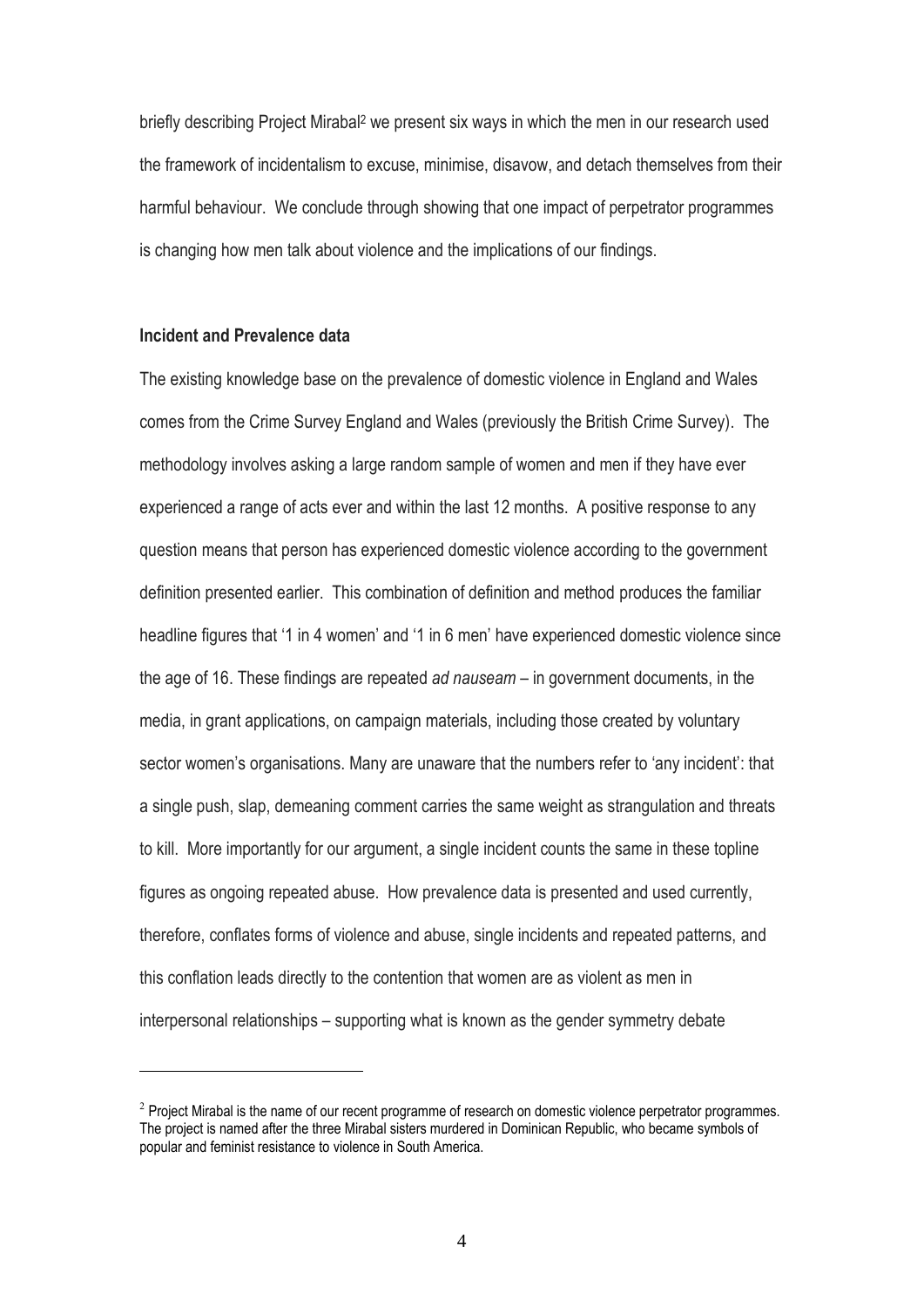(Johnson, 2006). Previous reports on the survey data (see, for example, Finney, 2006) balanced the topline findings with additional analysis that factored in frequency, injury and fear, revealing much more gender asymmetry in victimisation, reflecting the patterns found in service level data. These analyses are, however, no longer included in the official prevalence figures from the Office for National Statistics (see, for example, ONS 2013).

The consequences of this shift in what we 'know' have been huge, with many arguing now that domestic violence is not gendered, and thus responses to it should not be. In the academic context the debate has been framed in terms of asymmetry/symmetry, with a multitude publications based almost entirely on prevalence findings, and oversimplifications of feminist analysis (see, for example, the work of Dutton). In terms of policy and practice this degendering has had a series of consequences, all of which have marginalised feminist analysis and women's organisations. Harvie and Manzi (2011), for example, undertook longitudinal case studies of local government Crime Reduction Partnerships and their responses to domestic violence. They conclude that the feminist women's empowerment approach had been eclipsed by a crime incident focus, managerialism and what they term a 'perverse equalities' framework, where equality was defined as providing similar levels of support and funding to work with male victims. In the process analysis of domestic violence as a pattern of behaviours involving power and control, based in and reproducing gender inequality, which has underpinned research and interventions for over three decades (see, for example, Kelly, 1987; Pence and Paymar, 1983) is lost. Using an 'any incident' approach with such a broad range of acts could also be seen as 'watering down' how domestic violence is viewed outside of the domestic violence sector, and particularly its seriousness. In a study by Stanley et al (2012) with men in the general population (not specifically domestic violence perpetrators) they were shown the Government definition and many were critical. Of particular relevance here is the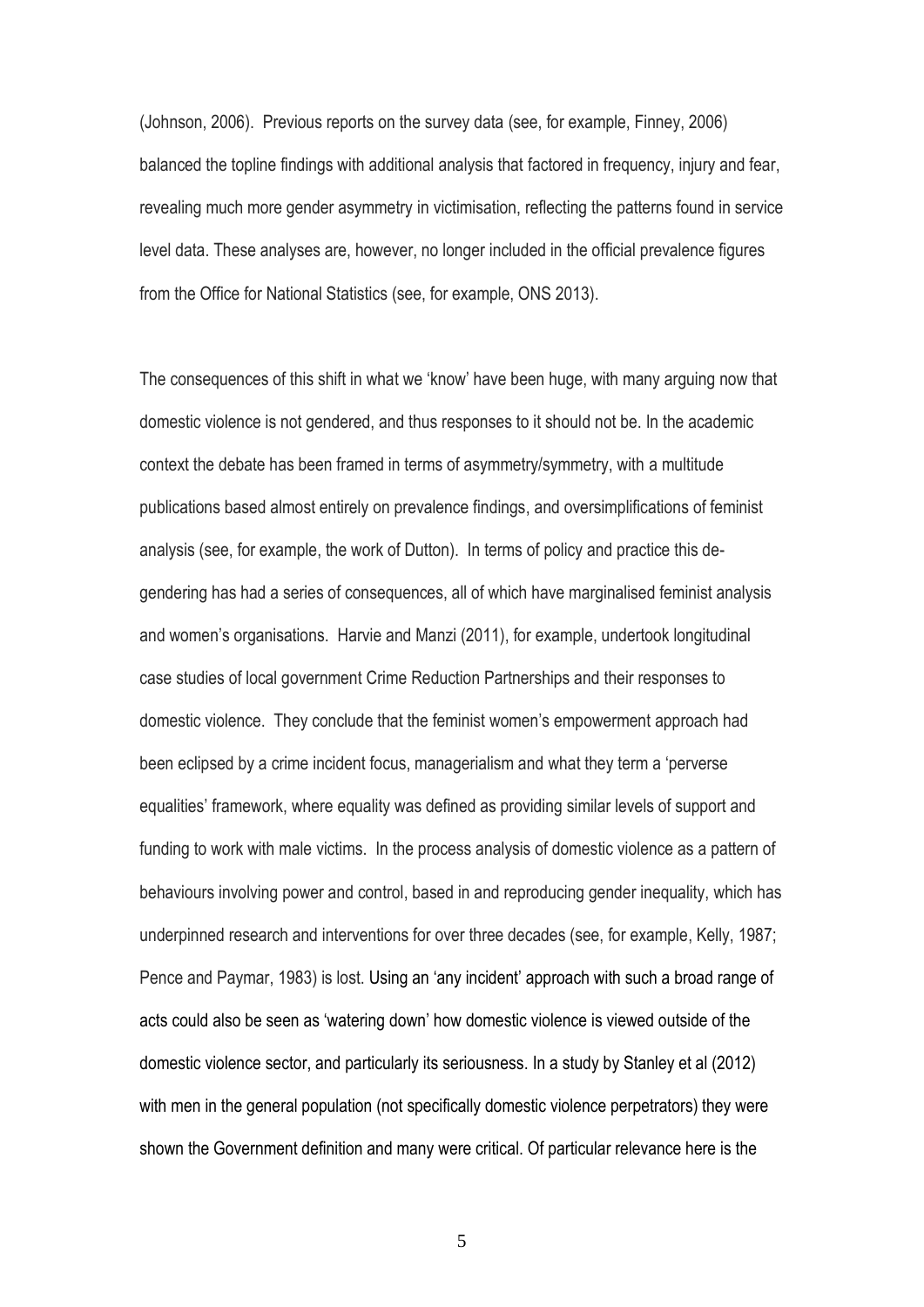criticism that the definition could be applied to them whenever they had a heated argument with their partner.

Whilst the 1 in 4 figure has been influential in gaining momentum and resources for the domestic violence sector, we nonetheless, need to ask what sits beneath it and whether we need to adapt prevalence research methods and analysis to reflect the conceptual framing of it as a course of conduct, which as the Dobashes, reflecting the practice based knowledge of the women's movement, have consistently pointed out takes behaviour out of context: a context of gender inequality in public and private life (Dobash and Dobash, 1979). Here, gender analysis is not confined to disproportionality in victimisation and offending, but focuses on the gendered context that makes violence possible, and leads to men's behaviour being excused and women made responsible (see also, Jakobsen, 2014).

The failure of the criminal justice system to provide any effective deterrent to domestic violence is now well established, and despite considerable progress in increasing arrests only a minority of cases are prosecuted: Hester (2006) found that attrition rates through the criminal justice system were extremely high. Hester and Westmarland (2006) also argued that the 'pattern' basis of domestic violence did not sit well with the 'incident' approach of the criminal justice system.

Domestic violence involves patterns of violent and abusive behaviour over time rather than individual acts. However, the criminal justice system is primarily concerned with specific incidents and it can therefore be difficult to apply criminal justice approaches in relation to domestic violence (ibid, p35).

#### **Listening to men's talk about violence**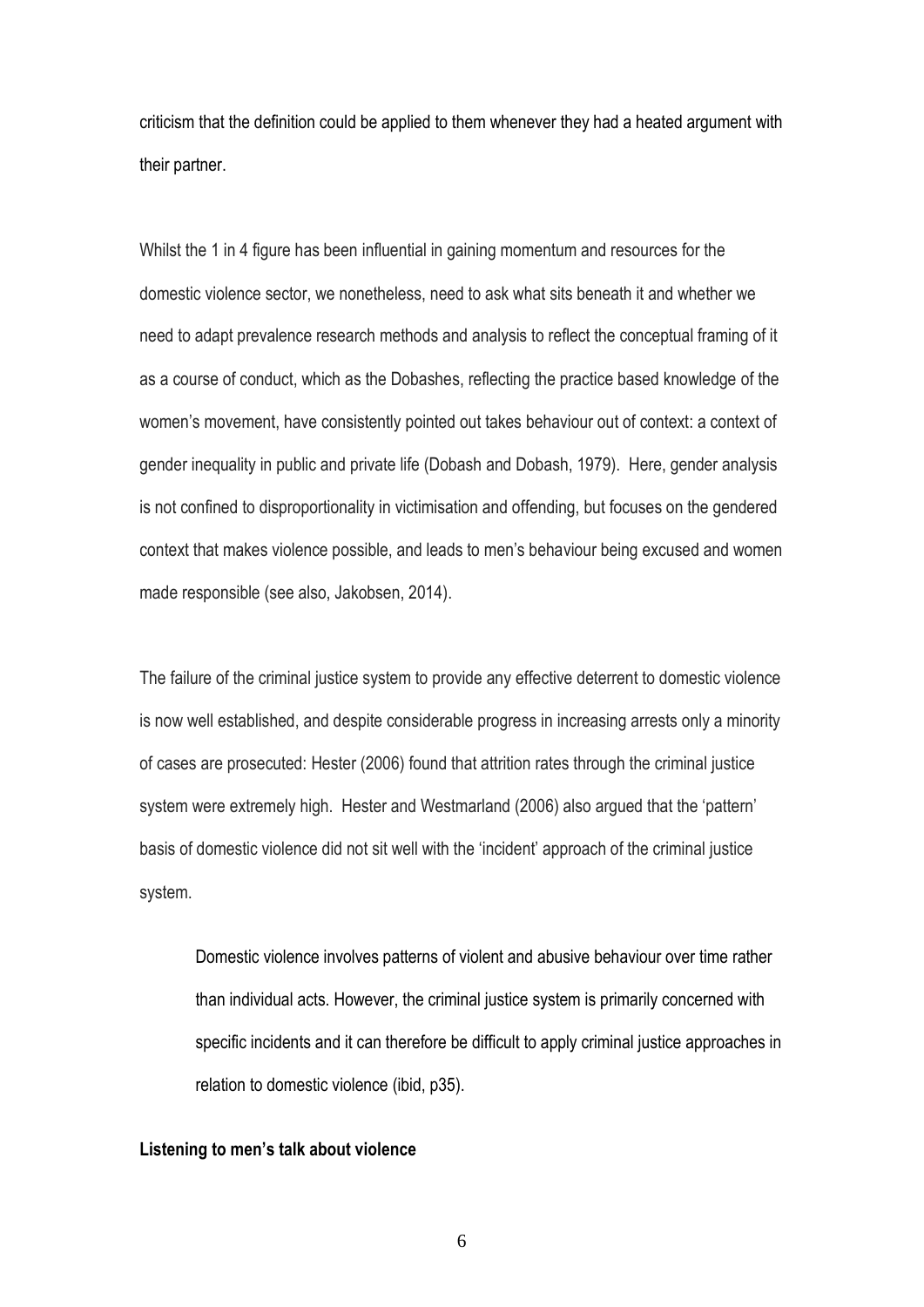The body of feminist research conducted on/with men who use domestic violence is limited, when compared to that which focuses on women survivors. Even less feminist research has considered how men talk about violence. However, the in-depth studies that have been undertaken have found that the criminal law approach of reducing domestic violence to individual 'incidents' – what Hearn (1998) calls 'incidentalism' – reproduces how men talk about their violence: it was a 'one off'; not that 'serious'; not 'really violence'.

In *The Violences of Men* (1998) Jeff Hearn sought to understand 'how men talk about and understand or do not talk about and do not understand their own violence to women' (p. 45). Rather than men's talk about violence simply recounting past events, he suggests that the interviews were both 'much more' and 'much less' than that. Hearn identified four perspectives to understand the way men 'talk violence' (Ibid, p. 60): violence and talk as behaviour; talk as representation of violence as behaviour; talk of violence as text; violence and talk of violence as material/discursive practices. Examples of all of these perspectives were also found in our data.

While the process of listening to women was, and continues to be, a powerful approach, it has increasing limitations, especially given the growing alternative body of work on men and masculinity, which takes men's accounts and lives seriously. However, even within Critical Men's Studies there are anxious voices which suggest that centering men's accounts lets men 'get away with it' (see, for example, Pini and Pease, 2013). Feminist researchers, therefore, face multiple challenges researching men, and specifically researching those men who use violence and are attending perpetrator programmes. There is widespread cynicism, across practice and academia, about these interventions – with men designated perpetrators viewed as inherently untrustworthy persons whose accounts cannot be trusted (Kelly and Westmarland, 2015). We follow Hearn (1998) here, who points out that: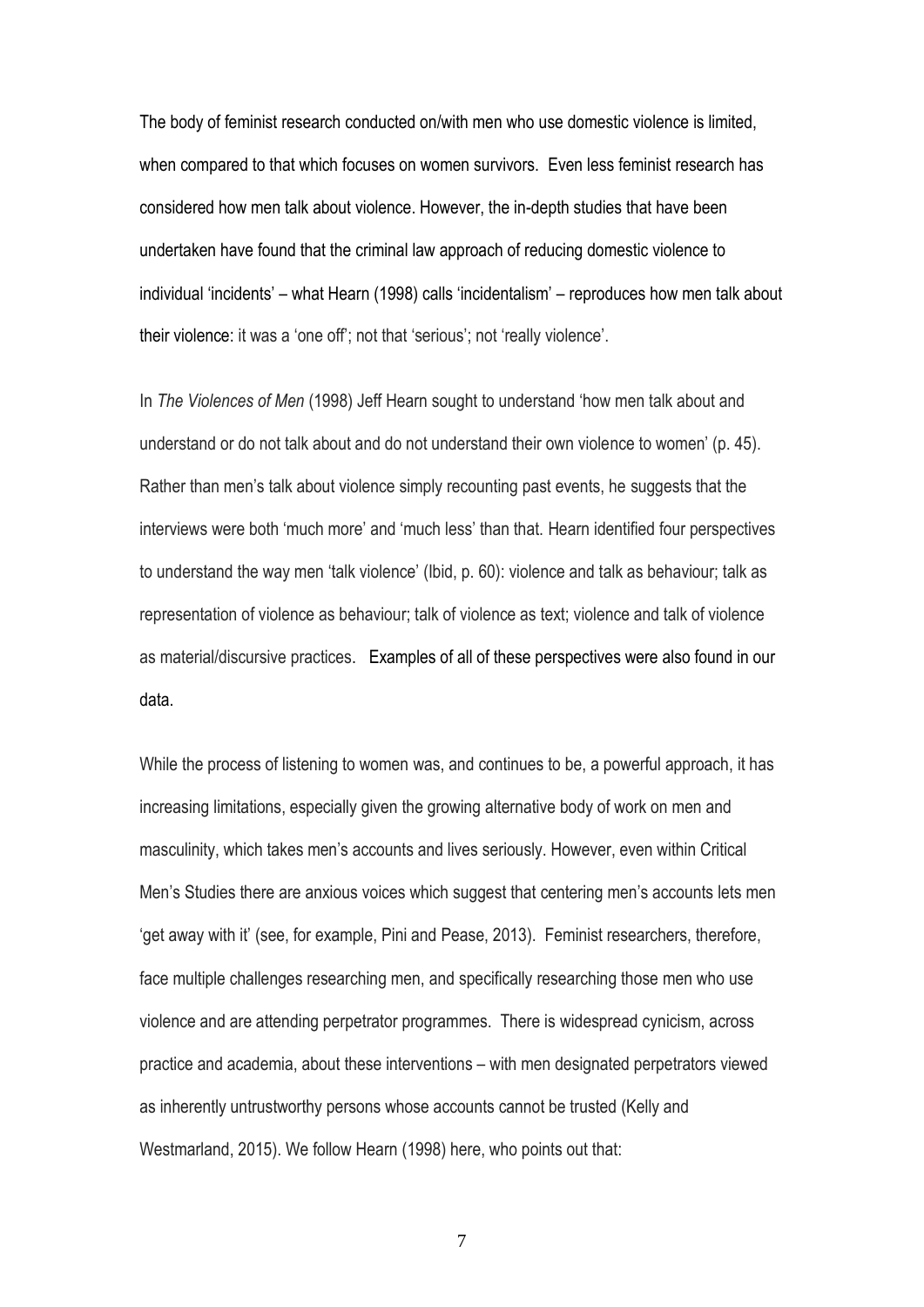… it is men who dominate the business of violence, and who specialise in violence. And while women, as the receivers of violence, in some ways know more about the direct effects and experiences of violence than men, men remain the experts in how to do violence and in the doing of violence (ibid. p36).

While earning the label of 'domestic violence perpetrator' carries some layers of stigma, few men are so identified and named. If there is acceptance that domestic violence is widespread, then the men who practice it must also unfortunately be widespread. But most people do not associate going to the supermarket, to the school gates, meeting friends for lunch with the possibility of associating with domestic violence perpetrators. <sup>3</sup> Our communities seem to have many more domestic violence 'victims' than we do 'perpetrators'. Kelly (1987) developed her continuum of sexual violence in a quest to connect the 'horrific' to the 'everyday'. Here we revisit that continuum in relation to domestic violence law, policy and practice. Law and policy and resources are increasingly focused on the extremes – on 'high risk' cases and preventing domestic homicides (Coy and Kelly, 2011; Westmarland, 2011). Yet it is the 'everyday' that sits within the revised definition and recognition of coercive control. This critical concept encompasses the early understandings of domestic violence within the refuge movement and what feminist research has since documented about the myriad forms of controlling behaviour that abusive men deploy. Evan Stark's (2007) *Coercive Control: How Men Entrap Women in Personal Life* rekindled analysis of domestic violence as a gendered and gendering process, placing the micro-management of women and children's everyday lives at the centre. Whilst also a critique of incidentalism this book takes the debate further, since it provides an accessible and insightful alternative concept rooted in the experiential reality of survivors.

 $3$  There is a parallel process here with family policies and child contact, where in both the violence of fathers is virtually invisible, and where it is acknowledged it is disconnected from their parenting (Hester, 2012).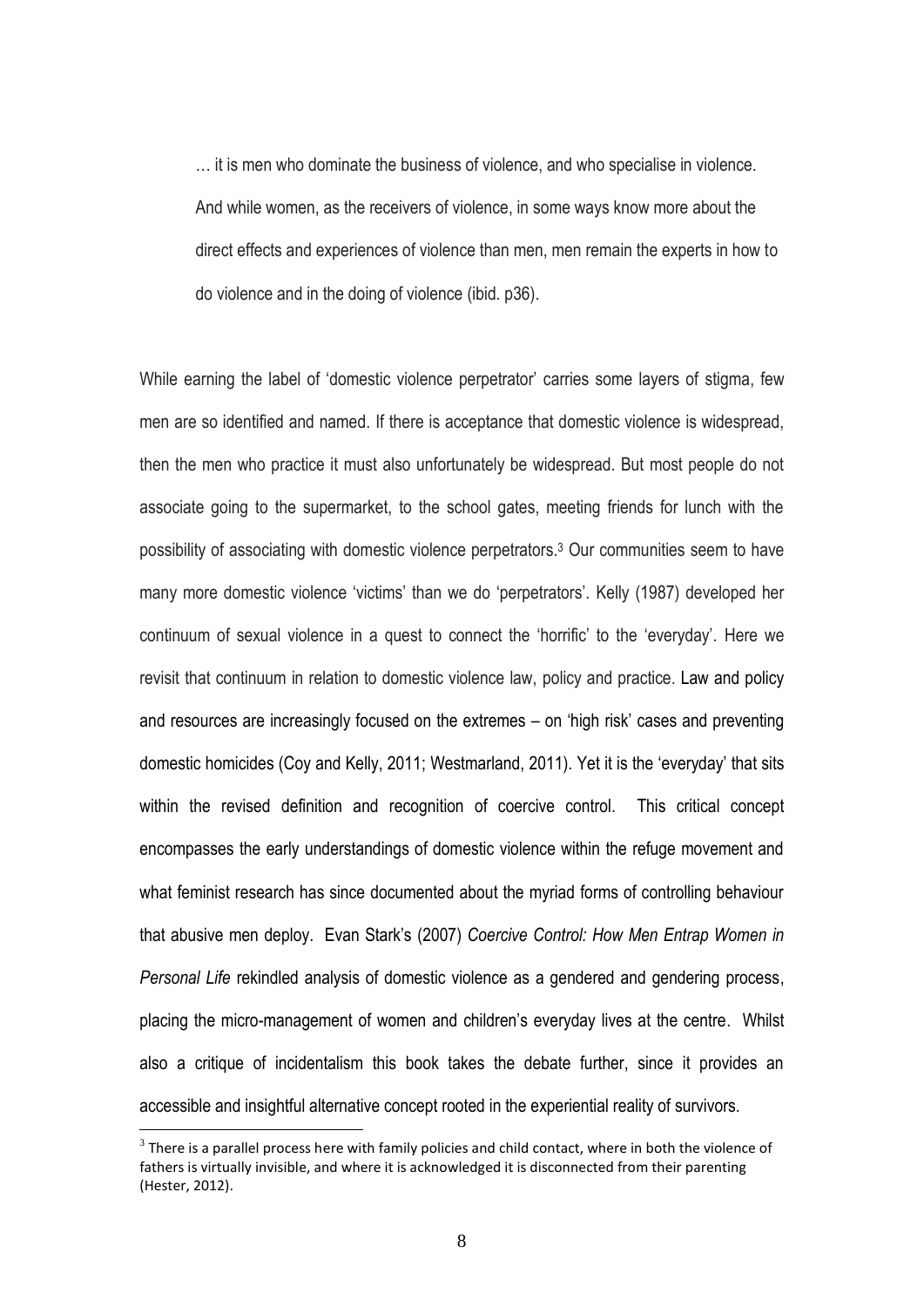Understanding how men position themselves within the continuum of violence and coercive control enables us to explore how public policy discourses are, or are not, challenging the routes men use to disavow their behaviour. Hearn (1998) notes that men seek to represent themselves as 'not violent men', their actions as being 'out of character': the violence is presented as 'incidental' to their lives.

The word 'incident' is itself a convenient reduction, fitting neatly into, and perhaps between, several discourses, including those of medicine, law and social work […] In each case, there is a possible circumspection of the violence' (Ibid, p85).

This allows men to disconnect the 'incident' from the context in took place in; it becomes the exception to the non-violent 'rule'. This strategy of self-representation has also been documented with respect to convicted rapists in the US (Scully, 1990), suggesting this may form a key element in how men talk about their violence towards women.

An important part of learning to rape includes the mastery of a vocabulary that can be used to explain sexual violence against women in socially acceptable terms (Ibid, p 98).

#### **Project Mirabal**

This paper is part of a wider programme of research into domestic violence perpetrators in the UK which considers what domestic violence perpetrator programmes add to a coordinated community response (Kelly and Westmarland, 2015). With an ambition to innovate in methodology, we linked a pilot study (see Westmarland, Kelly and Chalder-Mills, 2010 for more detailed discussion) on what counted as success to four groups of stakeholders (women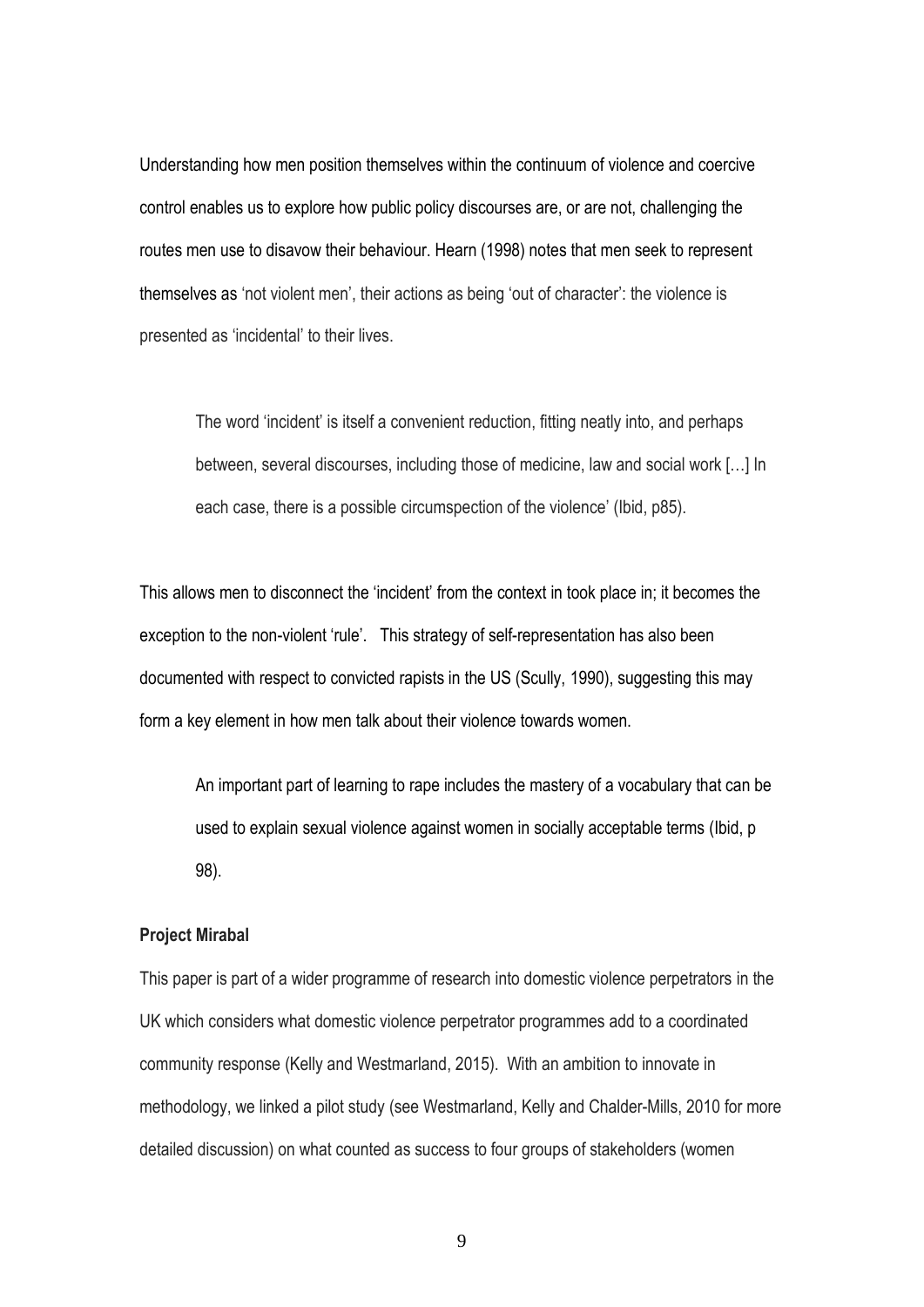survivors, men on programmes, programme staff and commissioners) with Stark's contention that coercive control concerns not just women's *safety* but also their *freedom*. This resulted in six measures of success for perpetrator programmes:

- improved relationship based on respect and effective communication;
- expanded 'space for action' for women;
- safety and freedom from violence and abuse;
- safe, positive and shared parenting;
- enhanced awareness of self and others for men;
- safer, healthier childhoods.

In previous perpetrator programme studies it is has usually been only the third measure that is addressed. Also in contrast to other studies we gathered both quantitative and qualitative data. The quantitative survey was collected five times, the fifth wave being 12 months after men began programmes, and compared a series of indicators for the six measures for a group of women whose partners had been on a perpetrator programme with a group of women whose partners had not. The in depth interviews were conducted with 64 men, 48 women partners and ex partners near the beginning (Time 1) and end (Time 2) of the programme. It is these interviews with men which are drawn on in this paper. In the interviews the measures of success were explored in detail, with respect to a specific example chosen by the interviewee: they were asked to talk about actions and reactions, what was said, thoughts and feelings at the time and later.

The participants were self-selecting, mostly white British, in (or previously been in) heterosexual relationships – reflecting the current profile of men attending programmes. All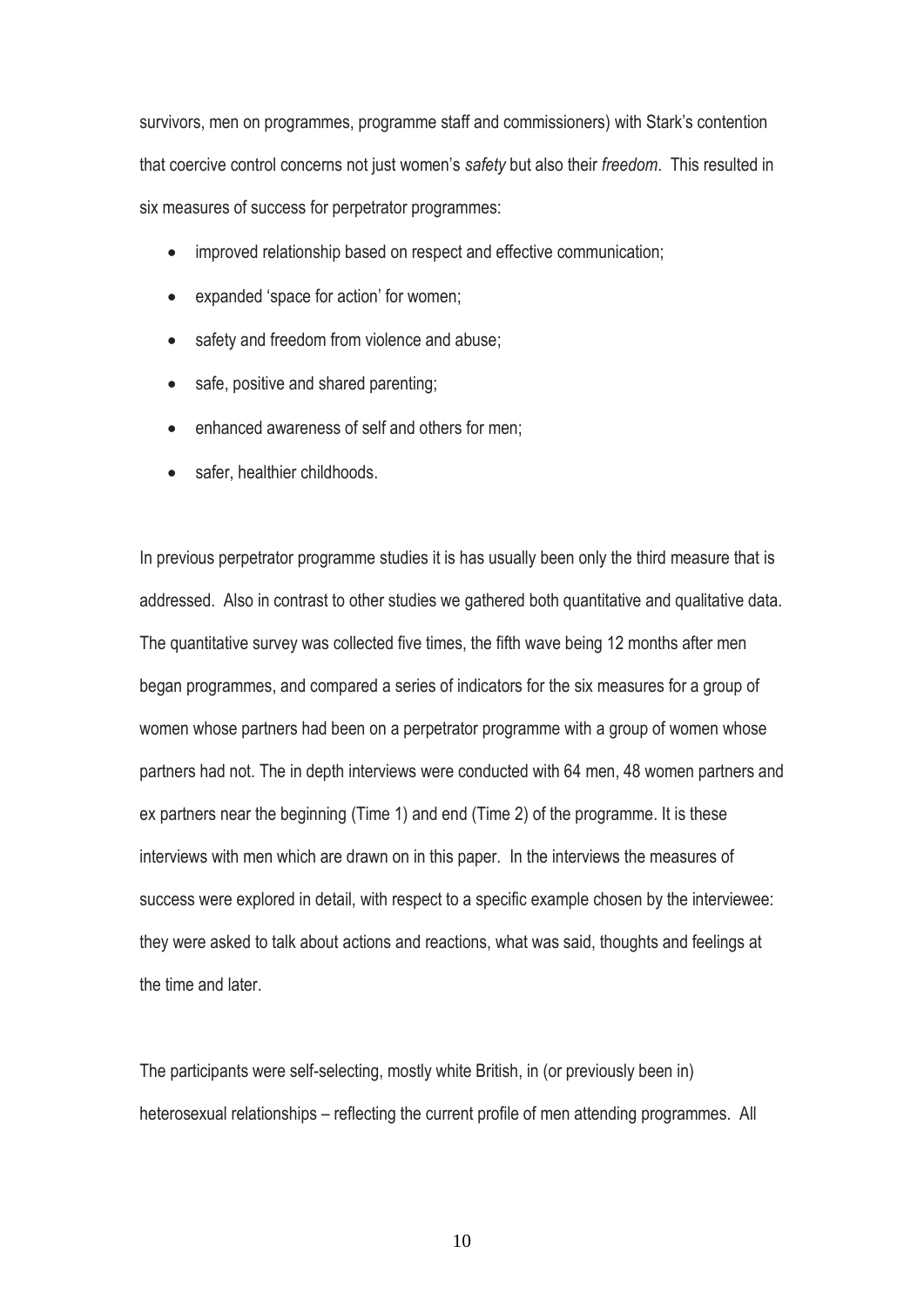were drawn from 11 Respect accredited<sup>4</sup> 'community based' domestic violence perpetrator programmes (DVPPs) in England, Scotland and Wales. These programmes are not linked to the criminal justice system, where work with perpetrators is conducted 'in house' by the probation service (see Phillips, Kelly and Westmarland, 2013 for a Project Mirabal briefing paper on the history of perpetrator work in the UK). At the time of writing the community based programmes receive most referrals from Children's Services, CAFCASS (Child and Family Court Advisory and Support Service) linked to disputed child contact cases, and local authorities. Whilst some referral routes mean that it is mostly working class men who attend, the CAFCASS route is less class based. Ethical approval was granted by the London Metropolitan University Research Ethics Review Board.

The data we draw on here comes specifically from men's responses to questions about the violence and abuse measure. This one question, (plus follow ups) across the two interviews, generated 235 pages of data. Transcripts were uploaded into NVivo and also worked with as printed documents. In NVivo the traditional method of coding for themes was undertaken. Since we were interested in change between Time 1 and Time 2, each man's interviews were read alongside the other to code for change, or lack of it. We also created a code for 'got worse', in order to test the oft cited view that DVPPs merely make men more subtle abusers. It was in the process of working across the two interviews that changes in how men talk about violence became an important theme.

#### **Findings**

<u>.</u>

There were a range of different and often overlapping narratives that the men relied on to develop their own personal 'vocabulary of explanation' (drawing on Mills, 1940). The most

<sup>&</sup>lt;sup>4</sup> Respect is the UK membership organisation for work with domestic violence perpetrators, male victims and young people. The 'Respect Standard' sets out the requirements good quality domestic violence perpetrator services need to meet to become accredited.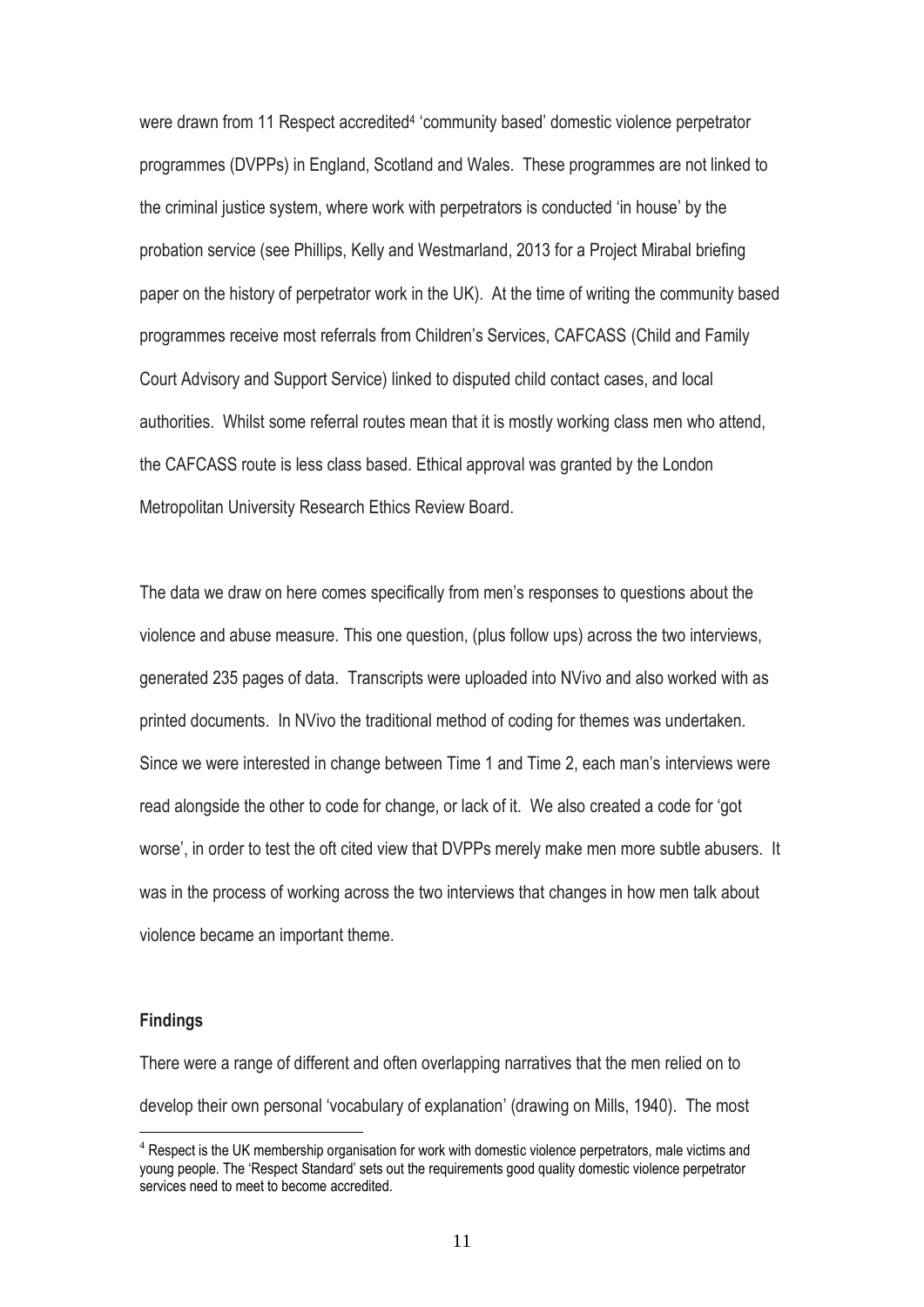consistent at Time 1 involved referring to a single incident, indeed many used the terms 'the incident' or 'the episode', which always had as its referent a specific event that had come to the attention of the police and/or precipitated a separation (sometimes temporary) with their partner. This was in turn linked to an invocation of 'hitting' or beating' as constituting 'real violence', which served as a distinction through which they placed themselves outside the category of violent men. One of the most common ways in which men minimised their violence was linguistically - through the repeated use of the word 'just', and by dropping in references to what they considered more serious violence, which again reflects the incidentalism within the current cross-government definition. When asked to provide typical examples, especially at Time 1, men often first claimed they 'couldn't remember' (see also, Blacklock, 2001), and/or blamed women, children, or objects for getting in their way. Other strategies included comparisons – their behaviour was not as bad as others and using 'we' rather than 'I'. We expand on each of these strategies below. That our methodological approach asked for detailed descriptions, from a range of vantage points, meant that alongside these strategies were accounts which acknowledged the fear they had created through 'the look' (of rage/sanction, embodying the threat of violence), the power of hitting the wall or breaking the door, the pushing past when she was 'in the way'.

In the next sections we present some of the common ways in which men talked about their violence. We then show how listening to, and analysing how, men talk can help us advance theory and practice: many were aware of their behaviour and its impact, yet still chose to do it, safe in the knowledge that it was only 'the incident' – 'the horrific' – that there would be interest in. Disconnecting 'the horrific' from 'the everyday' (Kelly, 1987) – which is what the criminal justice system currently does – allows incidentalism to rule, and for excuses, such as *just* 'snapping', 'losing it', to go unchallenged.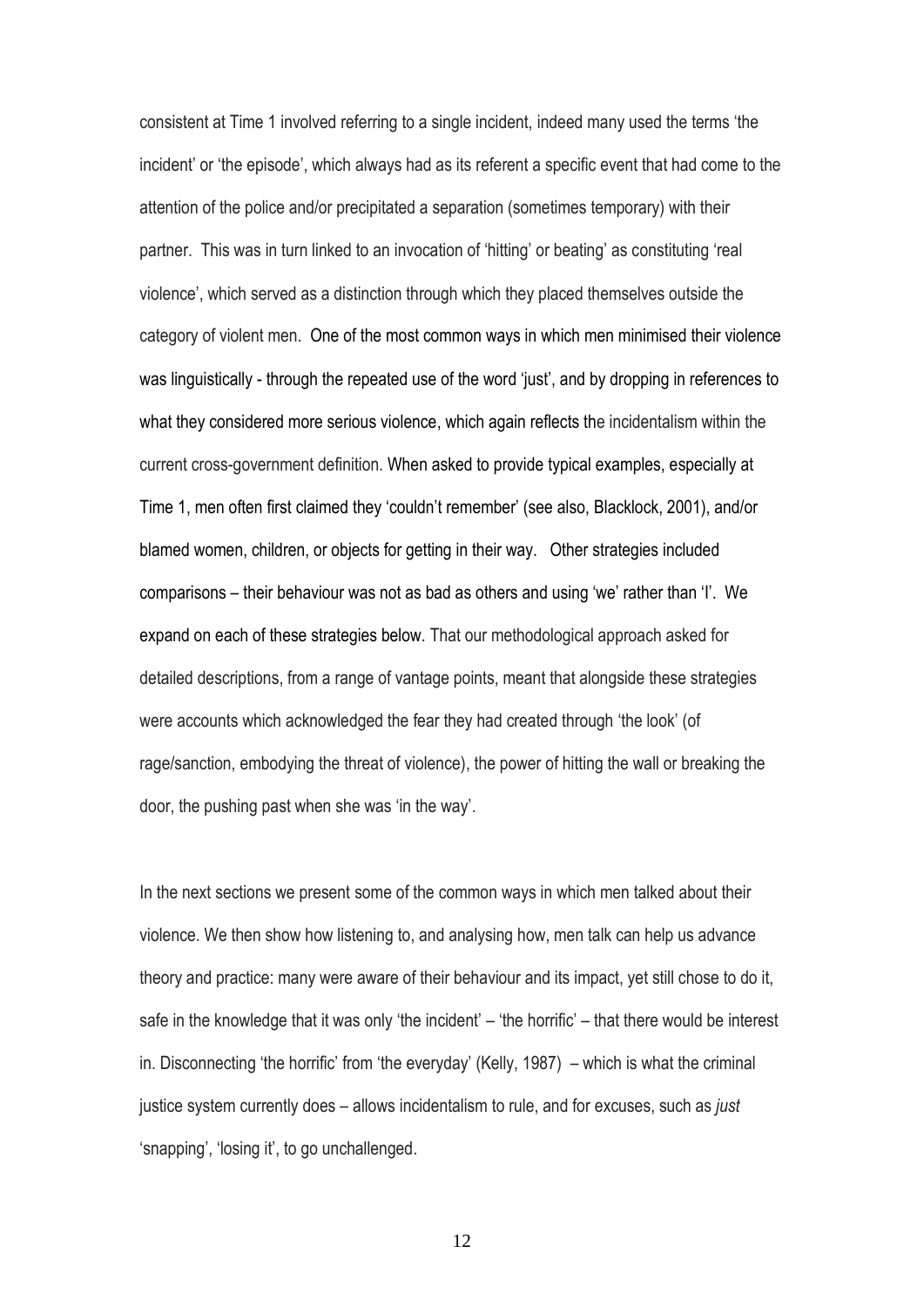### *'The incident' talk*

Men's invocation of 'the incident' was used to suggest this was a one-off, something 'out of character', and thus not part of a pattern of behaviour. Both Aiden<sup>5</sup> and Giles explicitly refer to 'an incident' or 'the incident', a physical assault amidst an otherwise verbally abusive relationship (note also the references to the ''I' to 'we'' themes which are discussed later).

I think it was more verbal. There was an incident once with a knife (Aidan, Time 1).

Before the incident in the summer there'd never really been… there'd been like namecalling to each other but there'd never been actual like kicking shit out of each other, that never took place (Giles, Time 1).

We present Gregory's narrative about his 'four incidents' in detail because of the extreme levels of violence that are 'dropped in' – referred to in passing as if they are not that significant (for example, a broken rib).

I think there's been in – in all, I think there were four incidents. The first – well in fact actually I would say more on her part, when she disagreed – well, like I said, we used to argue and shout, and she probably slapped me and punched me, did several things. I didn't react. I've had my glasses broken once, but again I didn't react, I didn't take any reaction against that. But I think probably there have been four incidents. The first one where I pushed her against the door, the second one I pushed her onto the ground: we were running on the heath once and again it was – it was something to do with my

 $<sup>5</sup>$  All participants' names have been changed.</sup>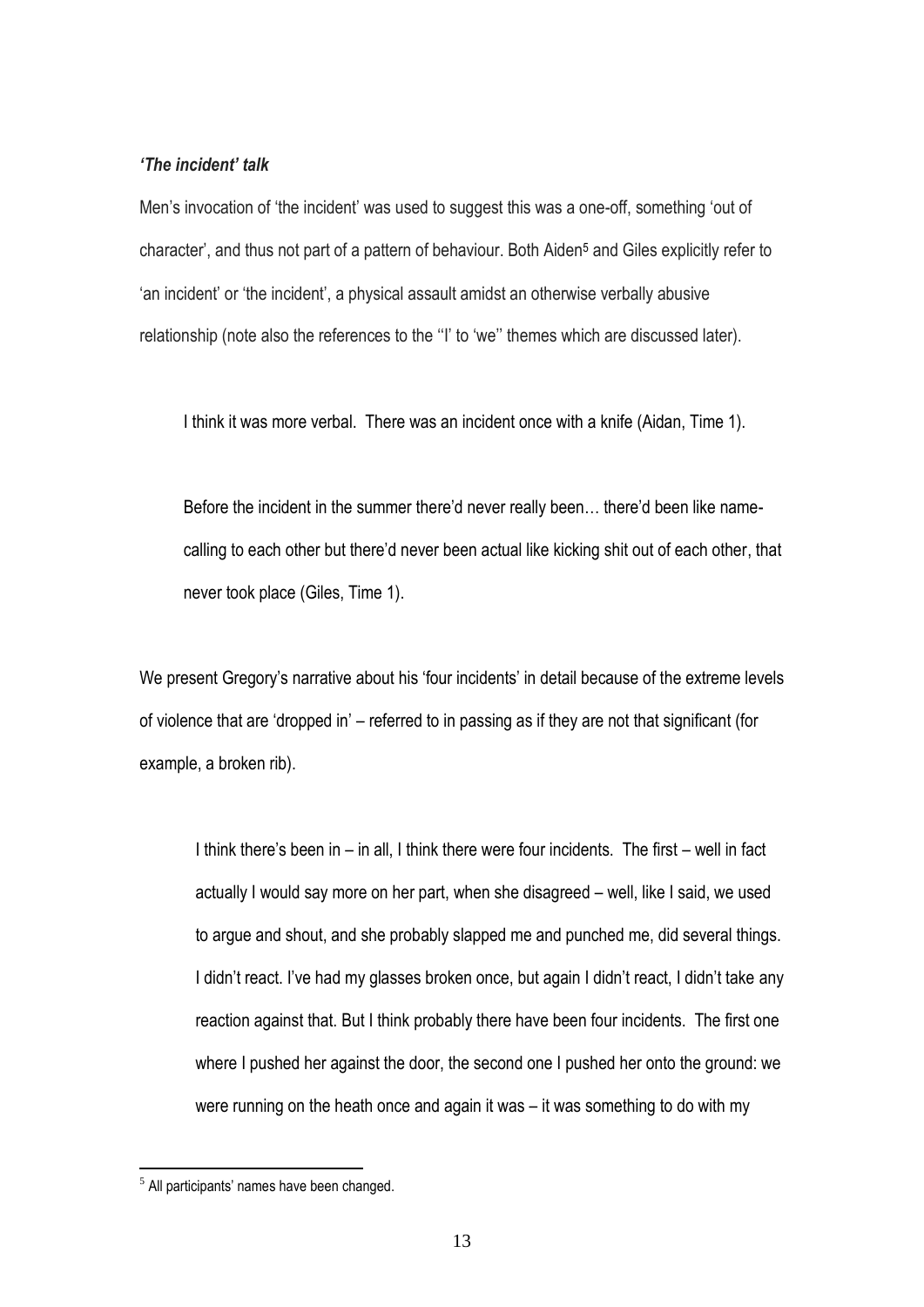daughter, that particular argument. And the third one, quite a physical one, where I did end up having a physical fight with her, dragging her around the room, and I punched her in the back and broke her rib. Which was very unfortunate. It was not intentional to do that, but I did do that. And then the fourth one, very similar to the third one to be honest, a physical fight, ended up in tears, and to be honest I'm very regretful on my part, I've got to say, because I don't feel that's right, and I still look back on that with big regret, and probably one of the biggest regrets of my life, to be honest (Gregory, Time 1).

Gregory's talk here works to present a series of events in which his violence becomes progressively more serious and results in significant injuries, as disconnected incidents: in his account these were fights which were 'unfortunate', in which pushing her to the ground and punching her in the back are presented as unintended. He thus disavows both his actions and their consequences.

Incident talk, as illustrated by these examples, provides a space in which it is possible for men to avoid taking responsibility for the ways they see and treat their partners. There is no recurring pattern, no power and control, and very little impact, beyond the occasional physical injury, which was never intended and always regretted. Defining and speaking about domestic violence in terms of incidents, which the current government definition and many policies do, reproduces and reinforces the discourse of perpetrators and allows men to ask, as Dominic does, whether his anger is 'really domestic abuse' whether it is 'such a big issue'.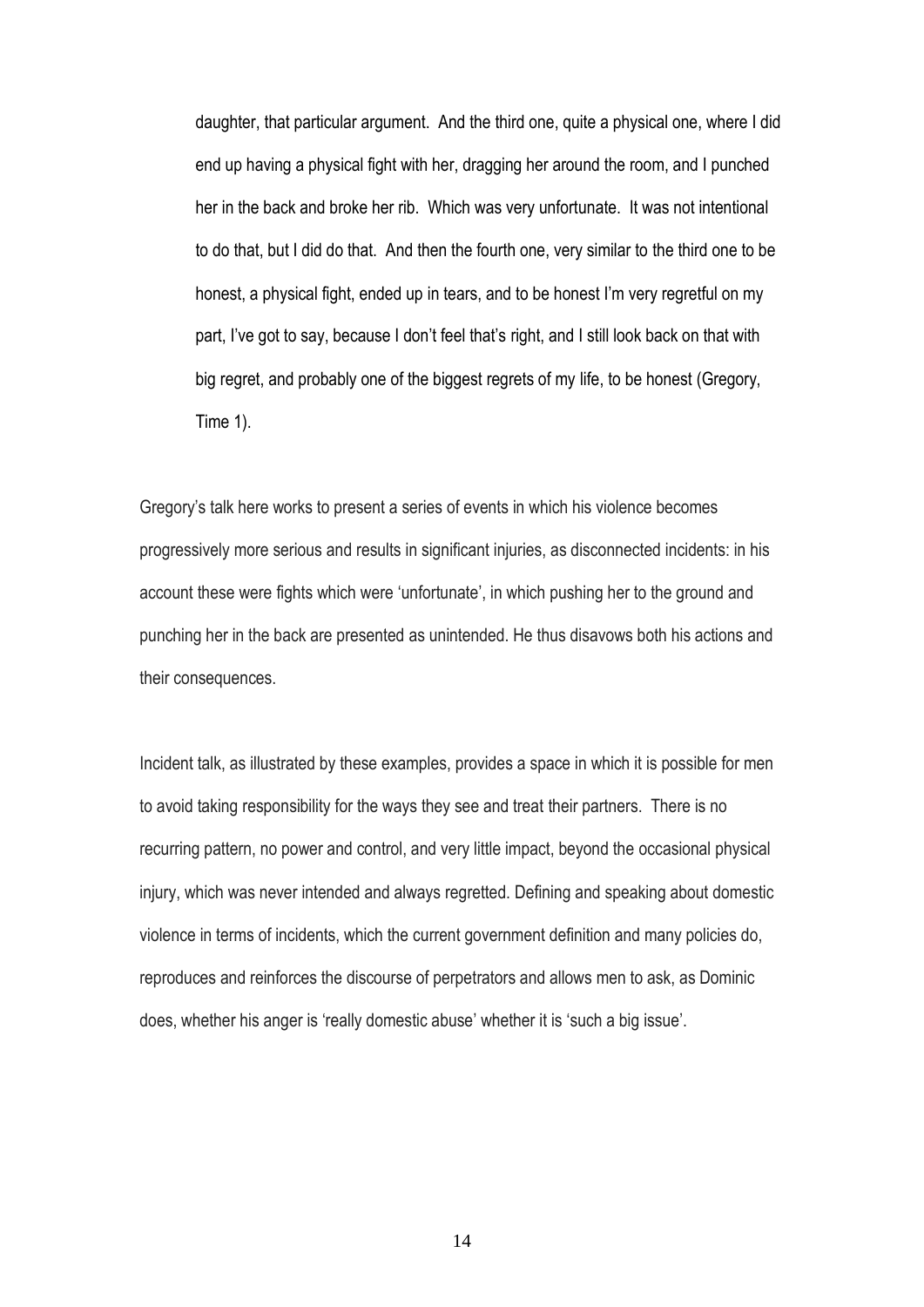I know I've shouted at her in the past, I know I get annoyed at her, I know I lose my temper with her… but I always look at it and just say "is it such a big issue, is it domestic abuse?" (Dominic, Time 1).

## *The work of 'just'*

Men's talk about violence, especially at Time 1, was replete with the word 'just', which served to linguistically minimise and downplay their violence and its impacts (see also Hearn, 1998). In 235 A4 pages of data on the violence and abuse questions the word 'just' was used over a thousand times (n=1101). In the two examples below, the repetition of the word underscores the minimising work it is doing linguistically.

It's more name calling… like calling her a 'stupid bitch' or 'psycho' **just** things like that, **just**… anything I know would get to …. It was **just** frustration… I was **just** letting out for some frustration - punching the wall (Desmond, Time 1).

To be fair I don't think I have ever been violent towards L. In arguments and that I've maybe walked … tried to get out of a room and she's standing in my way and I've literally … **just** walked almost through her basically and not let her get in my way, **just** pushed past basically. Not pushing her physically with my hands or anything… **just** squeezing past if you know what I mean? (Emil, Time 1).

In the second excerpt from Emil below, he uses 'just' once, but here it served to distinguish his violence from that of other men, which he regarded as more serious and which should be considered 'real' domestic violence.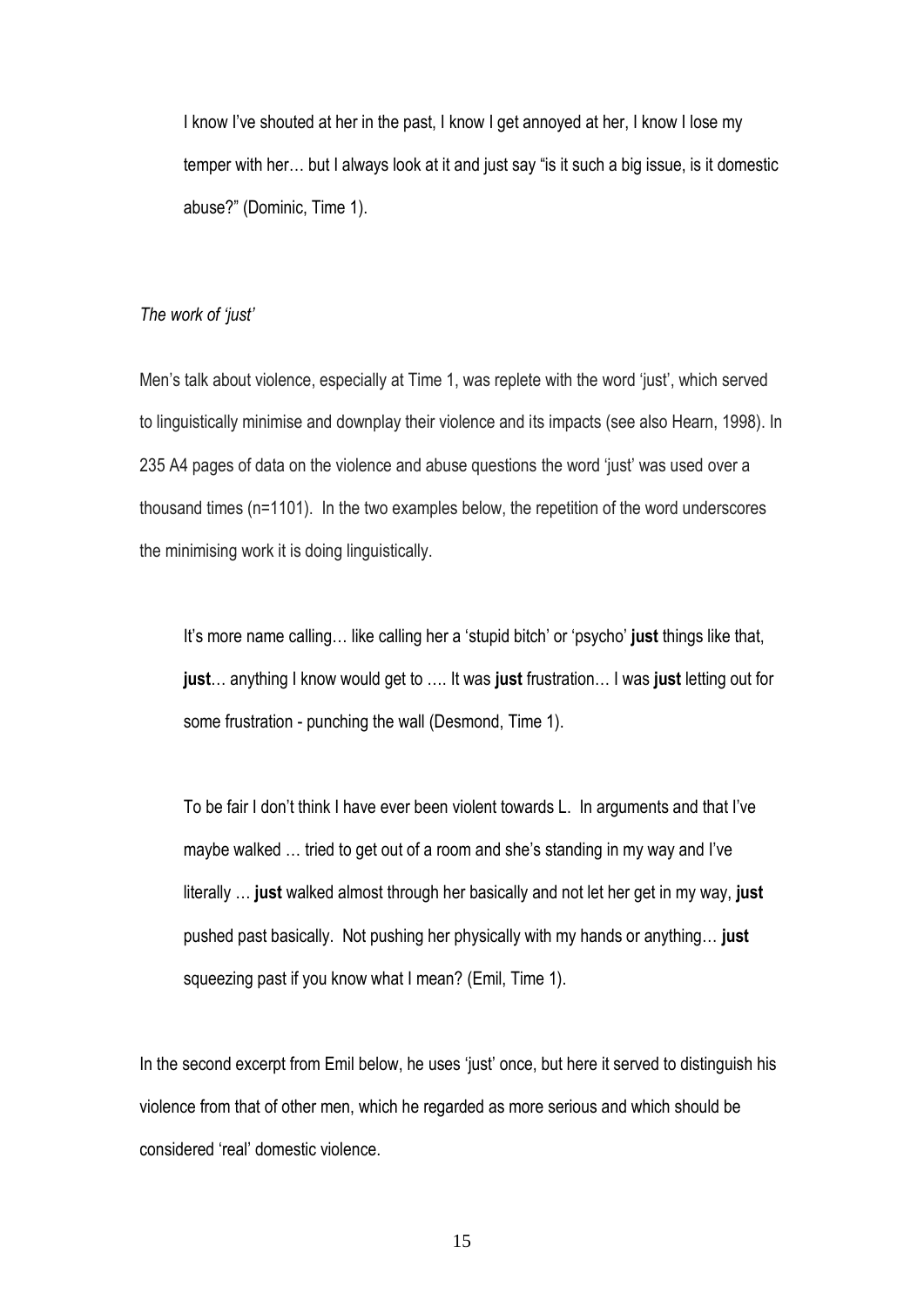Well, heated arguments, I'd call her names, I'd basically **just** be horrible to her. So I mean be – well, like I say, aggressive, I'd swear at her, I'd take the piss out of her to make her feel small, make her feel bad, and that's basically about it (Emil, Time 1).

In Emil's case, what it is 'just… basically about', encapsulates how Stark (2007) understands coercive control: diminishing women, making them feel small by exercising power over them. It is the repetition of this, over and over, that women report as key to decreasing their sense of self and what (Kelly, 2011) has termed 'space for action'.

#### *Refusing to remember*

Hearn (1998) and Blacklock (2001) both note that some men claim not to remember the violence they inflict. In our data, and again most obviously at Time 1, there were frequent references to not being able to remember why arguments had started, or what led up to men's abusive and assaultive behaviour: 'I can't really remember much about it ... I can't even remember what we were arguing about' (Sebastian, Time 1). In the minority of cases where men had very serious alcohol or drugs misuse problems, such claims to memory loss might be authentic. But in many cases it appeared that what men cast out from memory was the detail of what they had they done, the harms they had inflicted. In the example below, Owen had closed the curtains in the bedroom before attempting to kill his partner, note his emphasis on how vague his recollections are of what happened.

She said, 'This is over - the relationship is over'. I can't remember what I said afterwards, she probably could. I said something, erm – 'I'm gonna kill you'. I said that to her, and she thought I was joking or being flippant. And I don't remember myself saying that. I vaguely remember pulling the curtains, and, she was on the bed. I knelt on top of her and she's just looking at me angrily, thinking what am I gonna do now?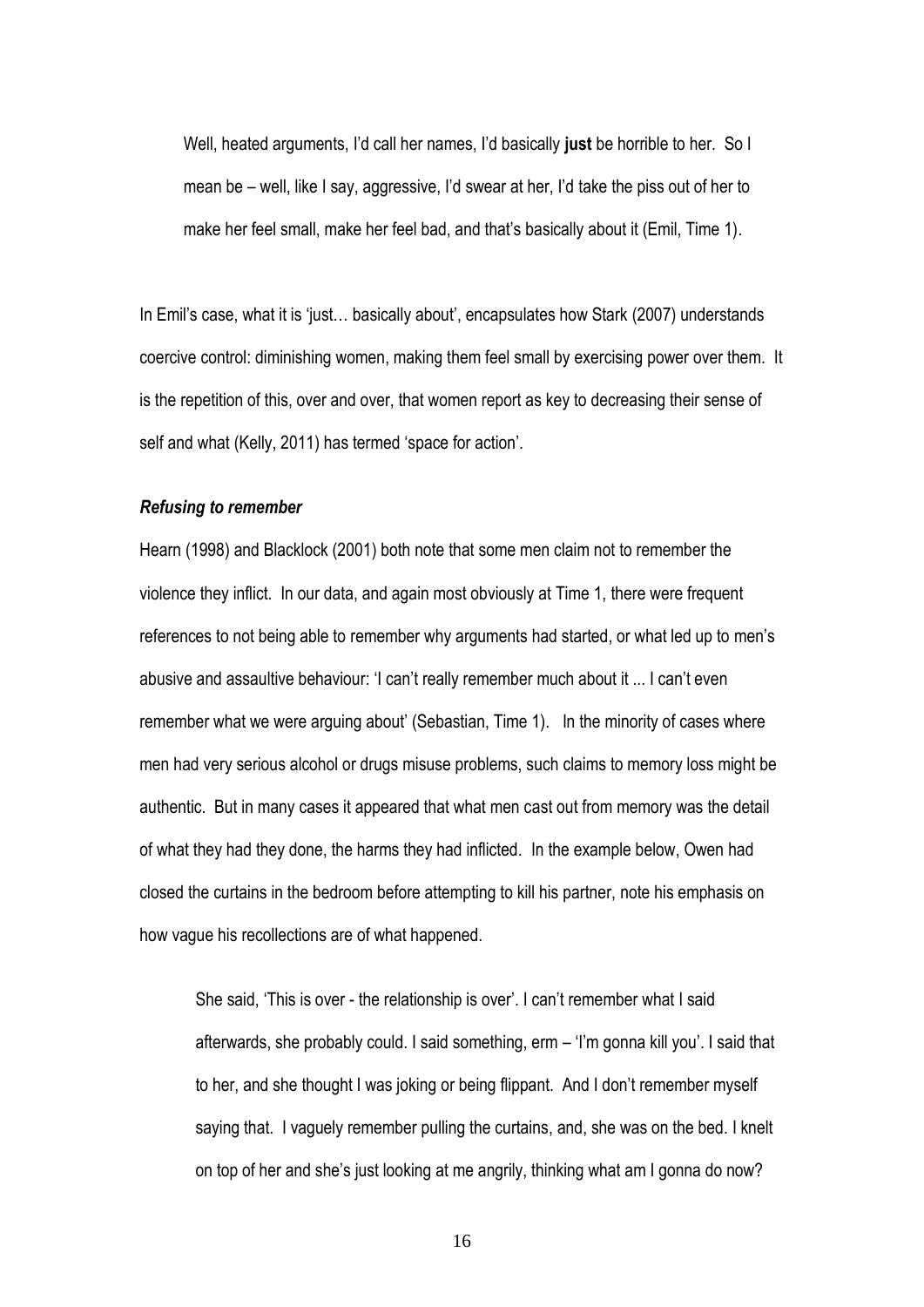And she didn't know, it came out of the blue, I put my hands around her throat and she still thought I was playing a game. I don't remember doing that, I just leant over like that. And I started like doing that, and then squeezing, and then after so many seconds, we can't – she can't remember, I can't remember – I pulled away. And I looked at her, I think it's - she mentioned she was like (*makes choking sounds*), that's when I stopped (Owen, Time 1).

While Owen claims to not to remember, he actually provides an account of deliberate actions, including strangulation to the point of choking his partner. He is able to describe how his partner was responding and the point at which he 'stopped'. This form of men's talk is an explicit disavowal of the seriousness of their behaviour, its meanings and impacts.

## *Getting in his way*

Some men minimised their violence by blaming people or objects for 'getting in his way', by which they meant that any harm or damage was, at least in part, not their responsibility. In Jasper and Barry's talk below, the fact that their partner had part of their body in the doorway did not limit their actions.

We'd had an argument, and it got fairly heated. She wanted to leave, I wanted to try and sort it out. She tried to go out the kitchen door, and I grabbed her - just to pull her back in, and then the kitchen door closed on her arm, accidentally. And it gave her a bruise because of what I'd done. I didn't sort of slam it on her, but because of what I'd done, it did close on her arm (Jasper, Time 1).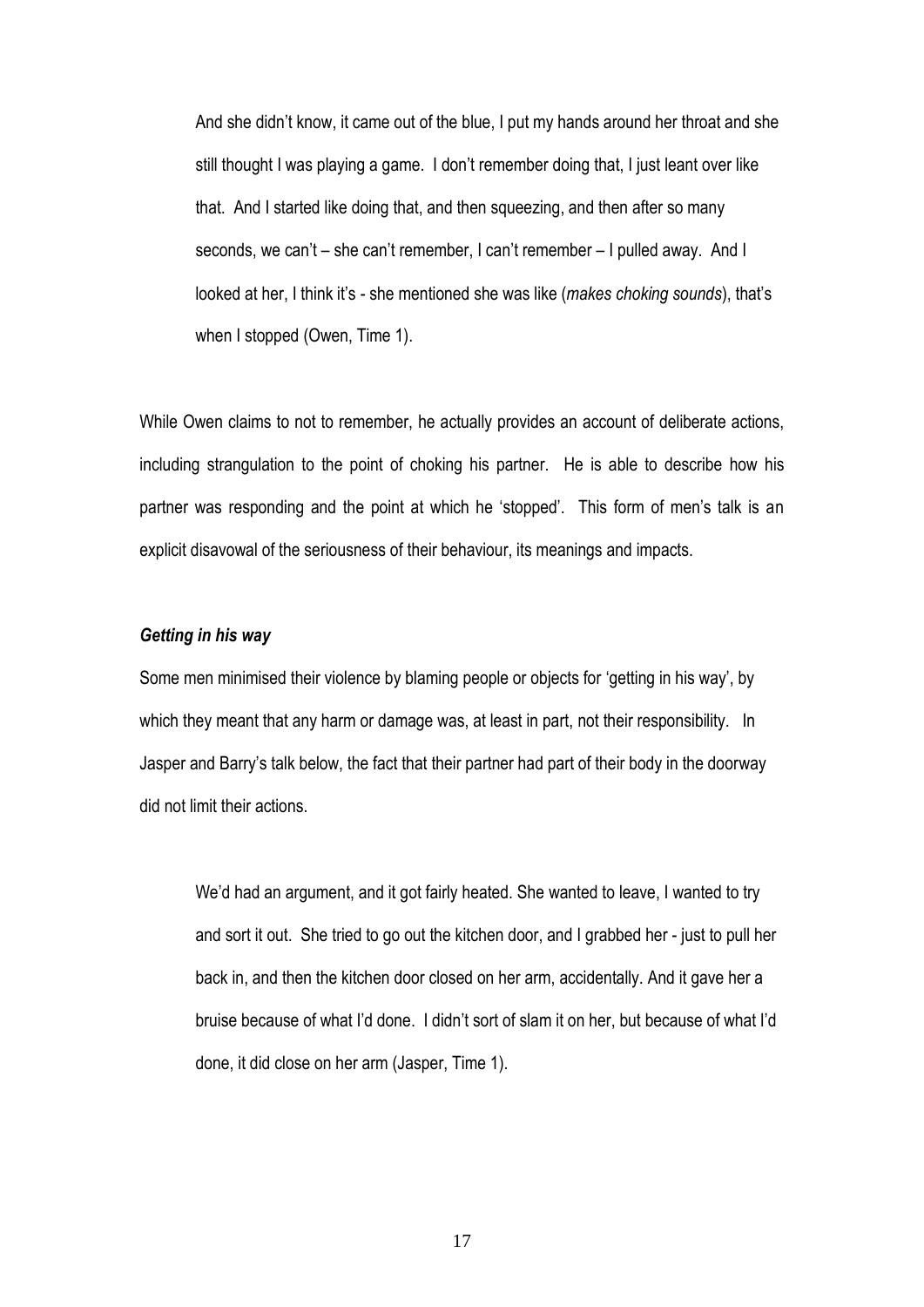Jasper's partner was not 'getting in his way' to begin with, she was in fact attempting to get away from him. It is his determination to control the interaction, to have the last word, which results in physical harm. 'Grabbing' and 'pushing' are also recurring words in men's accounts, which interestingly also feature in questions in prevalence studies.

There's two incidents, one with the mobile phone and me slamming her in the door. I mean she was following me, I slammed the door behind me. She was in it and she still tried coming, so I tried to just shut the door with her in it (Barry, Time 1).

In Barry's talk, we see a number of the minimisation techniques combined: the idea that his violence was confined to two discreet 'incidents' and he 'just' shut the door with her in it.

### *I have never hit her*

A number of men sought to distance themselves from the categories of both 'domestic violence' and perpetrator through a claim that there had been minimal use of direct physical violence. Of particular relevance here were other, 'more violent' men: Seth, compares his behaviour to the far worse violence he suffered as a child, with victim status according him authority on what domestic violence 'is'.

I've got a history longer than your arm of domestic violence, but it's all between me and my stepfather. Pretty much he battered the fuck out of me and I hit an age where I wasn't taking it no more […] yeah, that's pretty most of – the only trouble - I've ever had is me and my stepfather. I've only got one criminal conviction, and that's because of my stepfather. So it's like – domestic violence, I know what domestic violence is, and obviously to me domestic violence is getting beat the shit out of by a 23-stone exdoorman, it's not shouting at each other and ranting and raving (Seth, Time 1).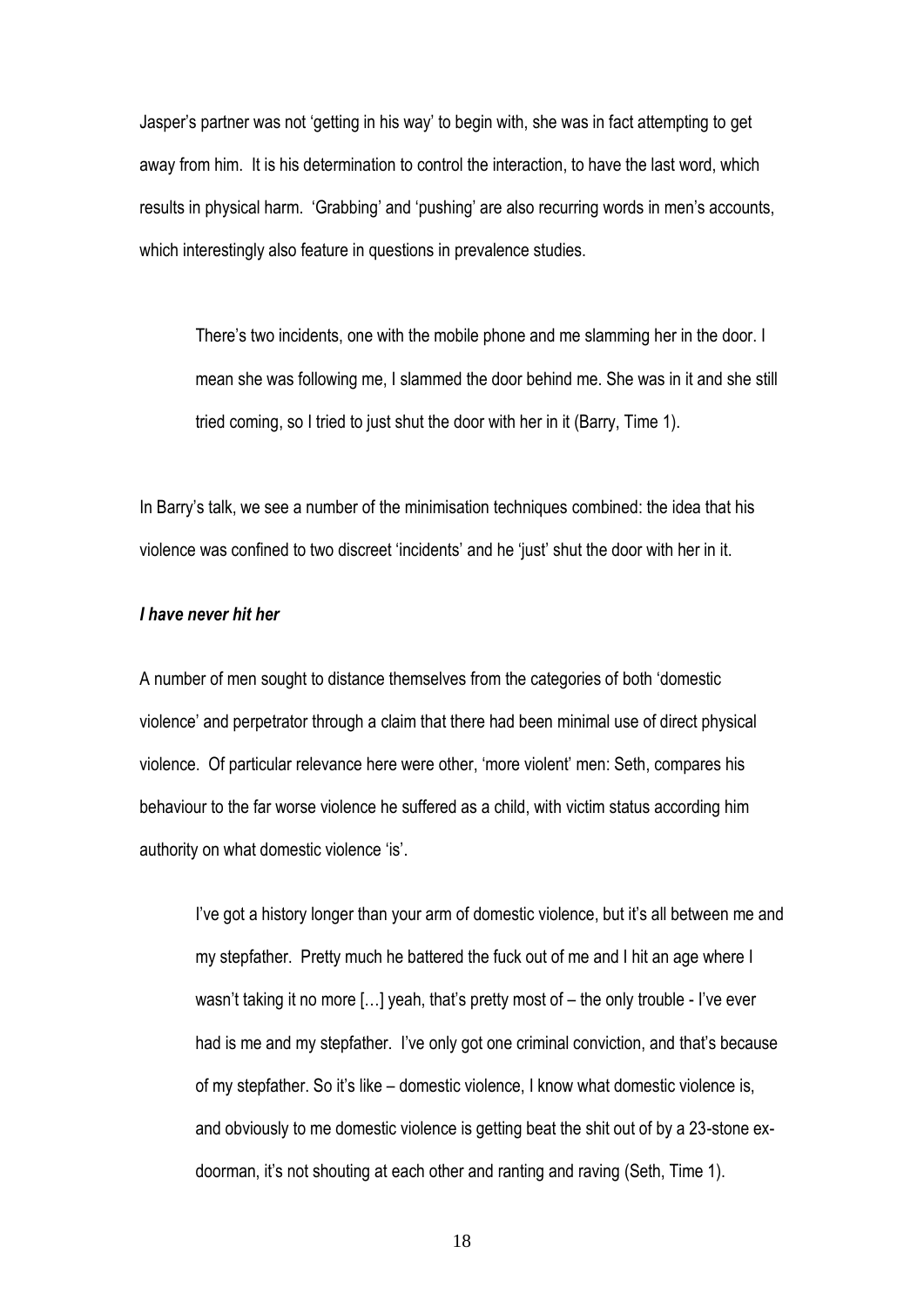For Sebastian, the point of comparison was with his partner's ex-husband who was also violent towards her. This man's violence became part of Sebastian's vocabulary of explanation, since it explains why the woman had been so scared after he had pulled her by her arm and grabbed her hand to prevent her from walking away.

… when I'm like that, she is scared… she's quite often said to some people the way I've been might not be so bad, but because of the violence that she's experienced with her ex husband, her first husband, to her it's like a hundred times worse … And, I dunno, I suppose sometimes she'd play on that (Sebastian, Time 1).

In Kelly's (1987) terms, Sebastian did the 'everyday', but this could be minimised by comparison to another men's use of the 'horrific'. The social and political context that allows ongoing everyday abuse to be defined as part of everyday life acted as the backdrop to explaining away his violence. He also fails to acknowledge that knowing about her previous experience could/should have acted as a break on how he behaved.

## *The invocation of 'we'*

It is not our intention to suggest that women never use violence in interpersonal relationships, indeed a number of women in our study reported doing so in their interviews, but that is not the topic of this paper. Rather what is highlighted here is how men diffused responsibility by turning 'I' into 'we', and by focusing more on their partner's use of violence than their own. Hearn talks about this in terms of invoking 'reciprocity'.

When Brendan was asked about the violence and abuse he had used before the programme started, he skimmed over his own use of violence, gave more examples of her violence, used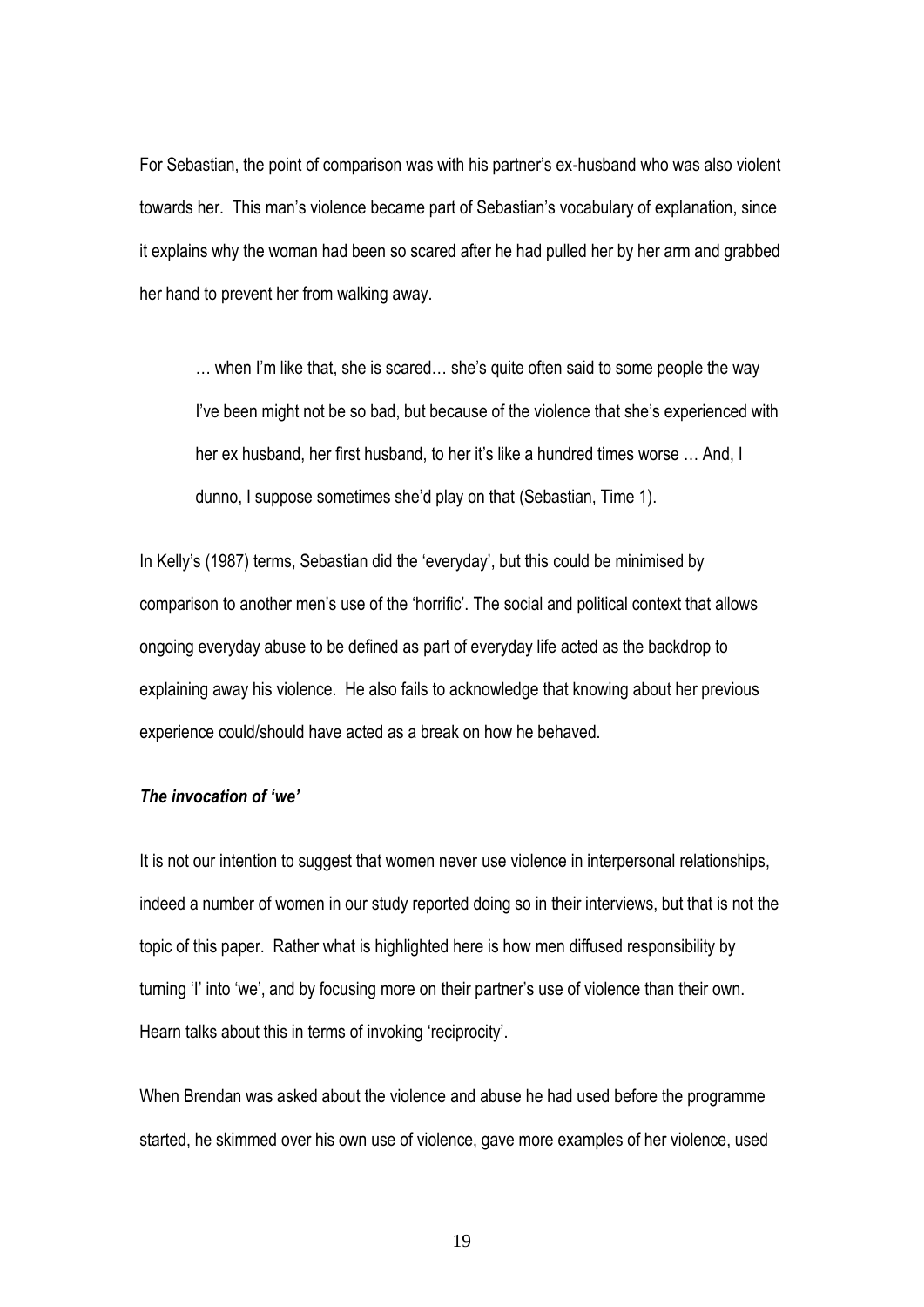the term 'we'd' in terms of pushing and shoving and explained all of his other violence as restraint, necessary to protect himself.

The glass was the biggest thing… that was like the biggest thing I'd ever done… we'd had… pushing and shoving, I'd never struck her, ever… a lot of it was restraining for my safety as well a couple of times as well I'd been attacked, one of them I got pierced by a screw driver and cut… and grabbing hold of her and restraining her… most of it was… it was in fact the restraining of it. The glass incident was the, certainly the most violent and the angriest that I'd ever been. Inside I just felt… I'd never felt like that before… but as in terms of… of actual violence it was restraints, it was always restraining (Brendan, Time 1).

The 'restraining of it' here could refer to the woman, or that his actions were in fact limiting violence. Notice how little he actually reveals about 'the glass incident' and his insistence that he had 'never struck her' though he talks of pushing and shoving her in the previous sentence.

Fred also turned the question into being about more than her (probable) use of violence, saying that when he'd restrained his partner that was the only physical violence 'we' had had.

If I kept on and on, and if I didn't used to go home, she used to react then, she'd probably turn round and throw something at me or hit me. Then, of course, I've restrained her then and tell her to calm down. And that's the only physical violence we had really, in our relationship. (Fred, Time 2)

The use of 'of course' here serves to suggest to the listener that the use of restraint was entirely reasonable, and to be expected in such a context.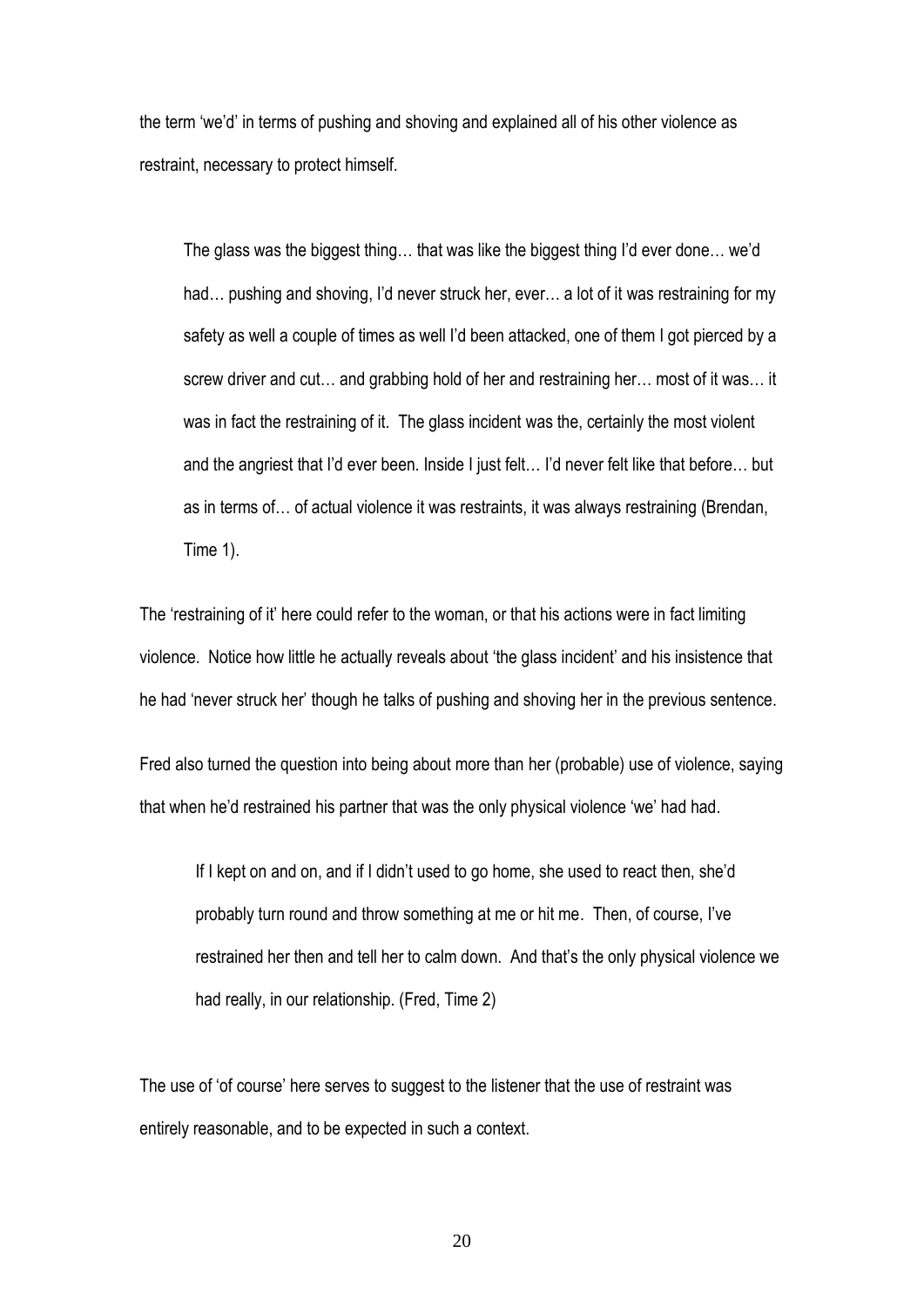**But then again…** 

If we had stayed with men's talk, with asking them only about what they had done the story would end here. But there were additional questions, which revealed that something more complex. In response to a question 'how safe do you think she felt' many men admitted that their partners were very fearful, an acknowledgement which sat uneasily with accounts of single or very few incidents. In other places in the interviews, even at Time 1, a number were aware of their own motivations – to control/manipulate/ dominate – and the harms that they were inflicting. So, whilst some men - particularly those where women used violence back or who argued back – had difficulty accepting that their partner felt any fear of them, other men certainly 'knew'. For example, Dexter originally answered the question about an example where he had used violence or abuse before he had started the programme with a dismissal, after a follow up question he admitted he knew the likely impact of his behaviour.

Dexter: No the only abuse I have used is verbal.

Interviewer: We've talked quite a bit about some of the verbal abuse. Would you say you were aggressive as well?

Dexter: Oh yeah, my face is all screwed up and threatening. She's most probably shitting herself (Dexter, Time 1).

It is these facial expressions which we have termed 'the look', a look that communicates menace and threat. Likewise, Bart following a discussion of his 'one time' violence knew that the 'sinister threat of something bad' would sometimes be 'more effective' a strategy.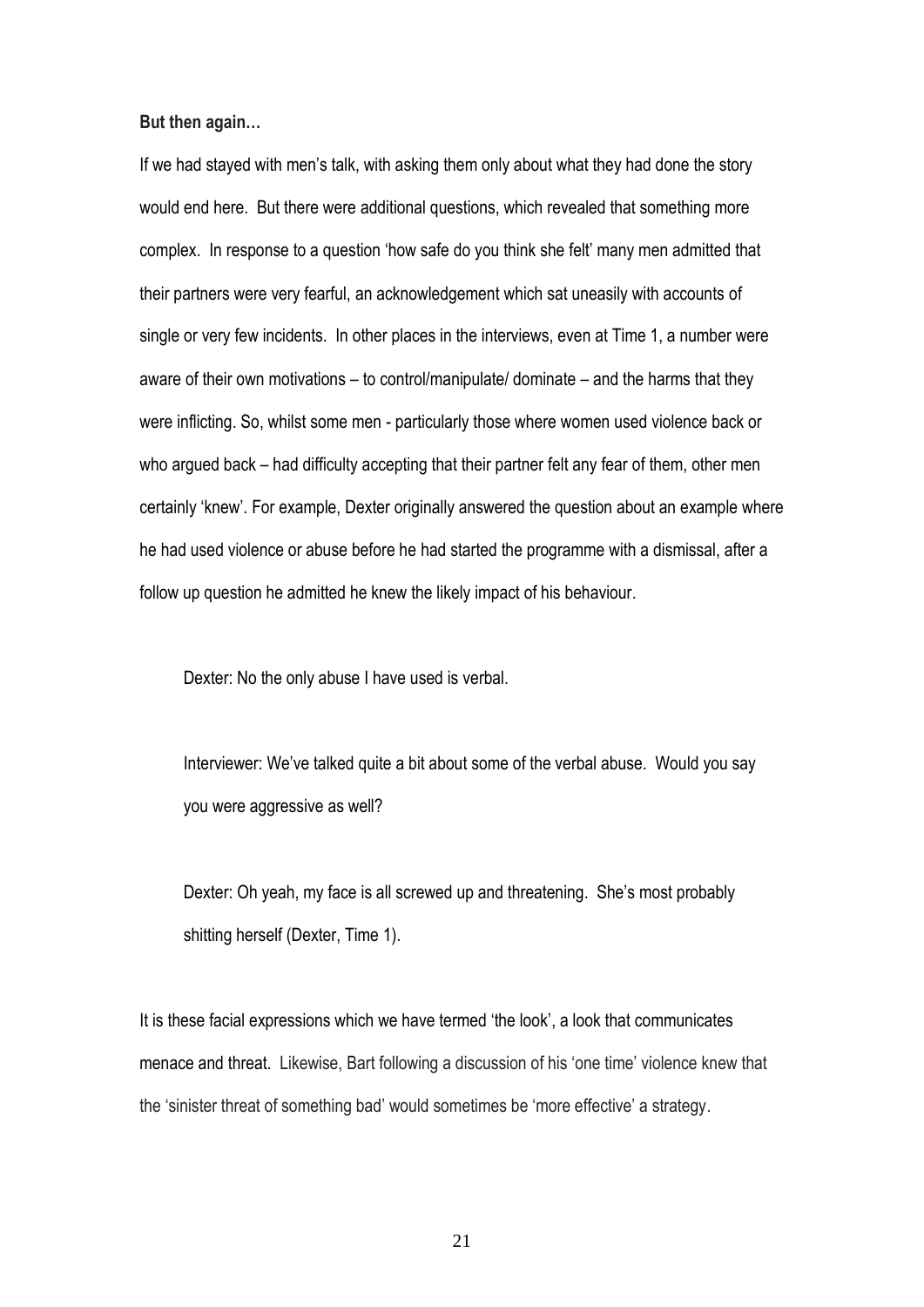… as I said, I've never, apart from that one time, I've never been violent to her. I may have snarled at her or intimidated her, with my face and my body language and looks and stuff, but specific instances, no I couldn't give you them. But I know that I have done that quite a lot of times, where there's the threat of violence, or the sinister threat of something bad might happen has been more effective than – than violence itself (Bart, Time 1).

Desmond used the fact that he knew whether he was going to hit his partner or not as a way of keeping her scared when he was angry.

Yes… and she would say things like that she was scared of us when I was like angry and things like that and I'd say to her 'Well that's not the same as us hitting you' and she would say 'Yes but I'm worried if you do'. 'Yes, but I'm not going to' [Laugh] (Desmond, Time 1).

### **Beyond incidentalism**

Drawing on data from men who have used violence we have shown that framing domestic violence in terms of incidents – whether in research, policy definitions or practice responses – is to adopt the talk of abusive men which serves not only to minimise domestic violence, but also explain it in ways that disconnect it from gender, power and control. In the final report for Project Mirabal (Kelly and Westmarland, 2015) we show how the careful work done in Respect accredited DVPPs resulted in a shift in how most men talked about violence. Rather than the hesitant, reluctant engagements that we have documented here, at Time 2 many men understood that their behaviour was not incidents, and that violence was more than physical assaults.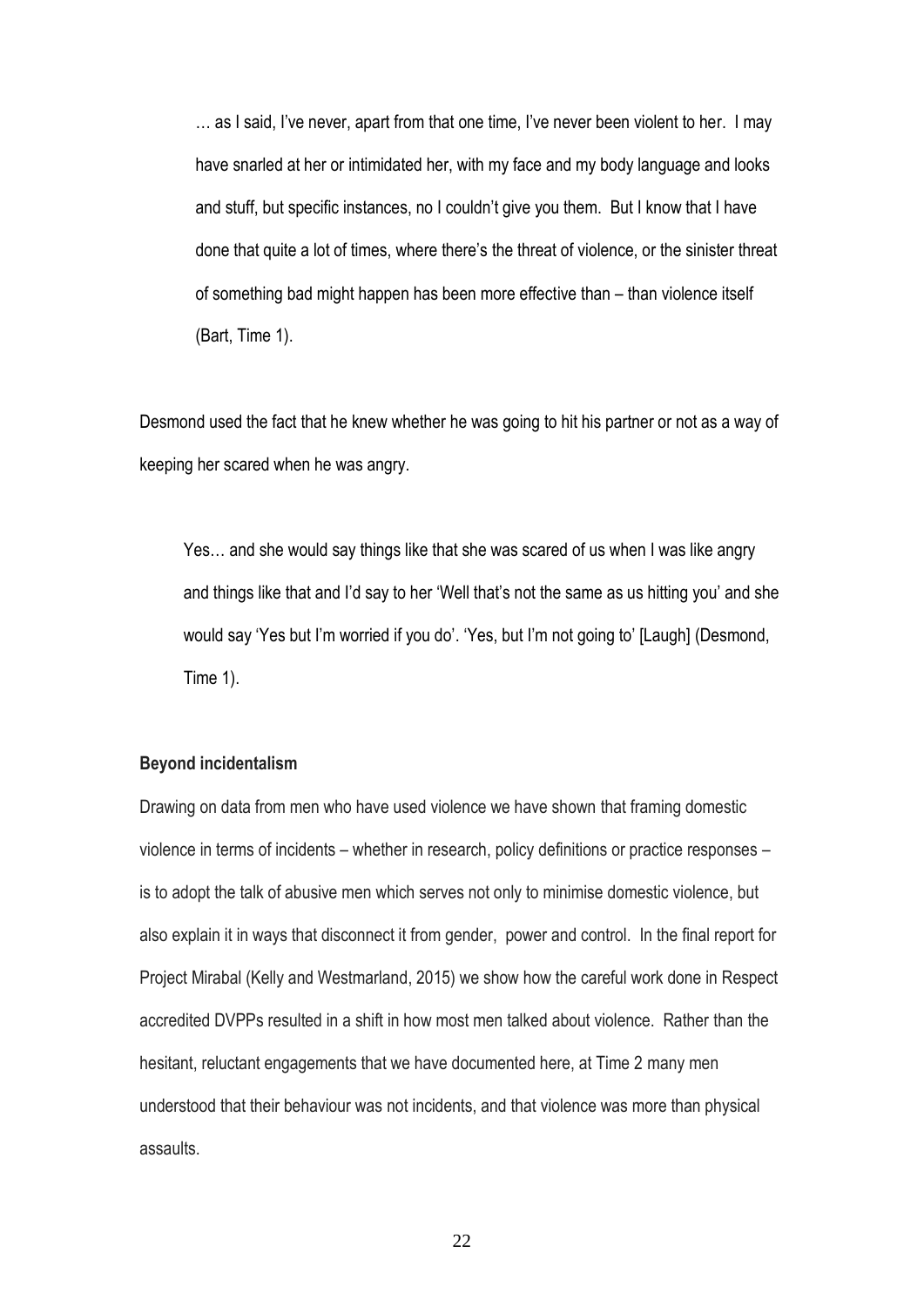There's so many things in controlling behaviour, I mean there's physical control, there's mental control… I wanted things to be and to suit me (Gregory, Time 2).

When I first spoke to you... I'd say 'It was only a push' but ... I've learnt a push is still violence… it's not just me a lot of the others who go like 'Oh well I only push, I only pushed her. Oh I only pushed her to get out the door' or whatever. But I've learnt on the course a push is still like as bad as a punch or a slap or whatever (Felix, Time 2).

Both Gregory and Felix had learnt to understand their violence differently, to recognise its intentionality and in the process to move away from incidentalism. This is part of the contribution of effective DVPPs, that they work with men to recognise coercive control, the multiple, subtle ways in which they intimidated, demeaned and asserted power over their partners.

## **The implications for policy and practice**

The concept of coercive control (Stark, 2007) emerged out of accounts by women of living with domestic violence, rooted in recognition of it as a course of conduct: it is precisely its everydayness that narrows the victims 'space for action', their freedom to be and think without reference to the potential for abuse. We argue that seeing survivors as someone who is being controlled, rather than abused, may enable practitioners and informal network members to better understand the dynamics of intimate partner violence, to not expect that they 'should just leave'.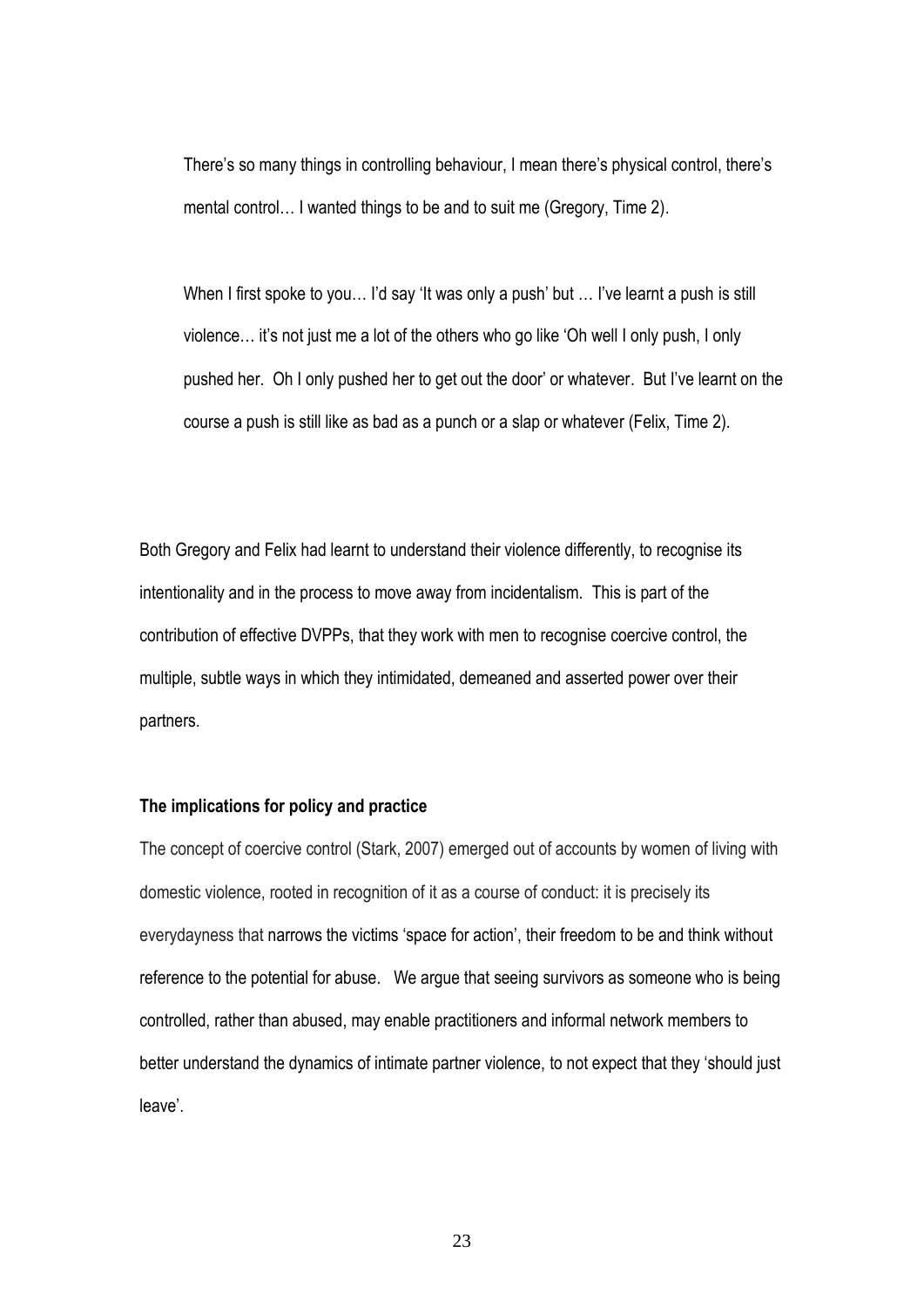Prevalence research requires the creation of a methodology which can make clear distinctions between what is included and excluded within a set of analytic categories, and in crime victimisation surveys this has always been organised around documenting 'incidents'. This has been most strongly developed with respect to domestic violence (European Union, 2010), which is arguably the least amenable to this approach. If domestic violence is quintessentially a course of conduct, measuring it as 'incidents' of crime fails to capture its heart and reality: what is measured counts, and not counting means the everydayness of violence is again hidden, minimised and trivialised. There are profound challenges here for the next generation of survey instruments if they are not to continue to produce 'false equality' statistics. In the meantime the debate about how domestic violence should be defined in law and policy needs to move beyond incidentalism.

The recent decision by the Westminster government to criminalise coercive control was an opportunity to do precisely this, an opportunity that was missed. In an amendment to the Serious Crime Bill, a new offence of coercive and controlling behaviour was introduced. The section of the 2015 Act is:

A person (A) commits an offence if—

(a) A repeatedly or continuously engages in behaviour towards another person (B) that is controlling or coercive,

- (b) at the time of the behaviour, A and B are personally connected,
- (c) the behaviour has a serious effect on B, and
- (d) A knows or ought to know that the behaviour will have a serious effect on  $B^6$ .

Here again we see the conflation of intimate partner violence and family violence, and a complex formulation which will require three levels of evidence: a pattern of behaviour, that has 'serious effect' and which the person knows will have this effect. The law has not yet been

<sup>6</sup> http://www.legislation.gov.uk/ukpga/2015/9/section/76/enacted.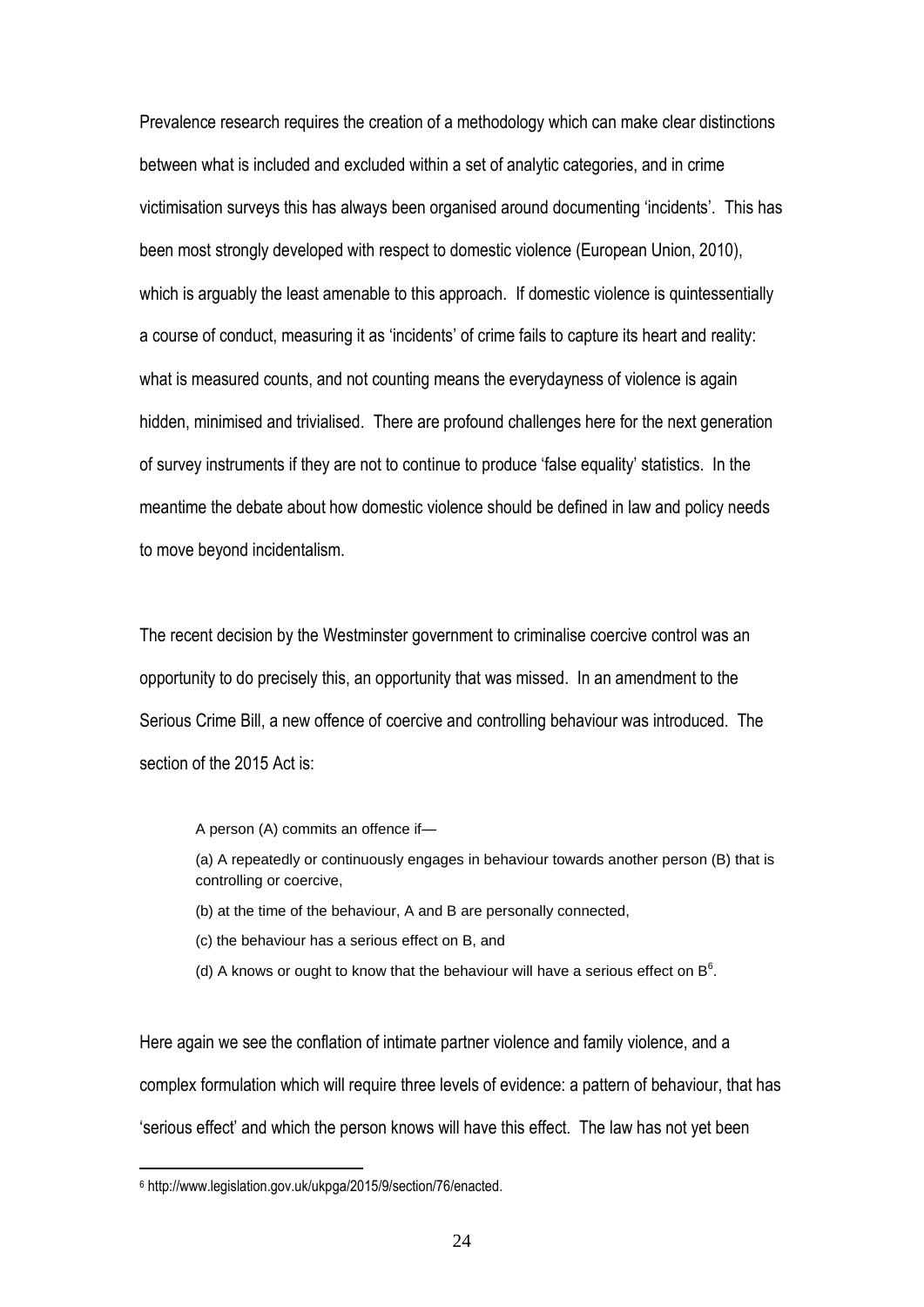implemented and there are widespread concerns that it may not deliver the hoped for shifts in understanding. Had the government chosen to create an offence of intimate partner violence, understood as a course of conduct rooted in coercive control, we would have had the potential to change the perceptions of professionals and the wider public, including perpetrators and victims. Instead the space for continuing to focus on incidents – the very same way that men represent their abuse - remains.

## **References**

Blacklock, N. (2001) Domestic violence: working with perpetrators, the community and its institutions. *Advances in Psychiatric Treatment*, 7, 65-72.

Coy, M. & Kelly, L. (2011) *Islands in the stream: An evaluation of four London independent domestic violence advocacy schemes*. London, Trust for London.

Dobash R. & Dobash, R. (1979) *Violence Against Wives: A Case Against the Patriarchy.* New York: Free Press.

European Commission (2010) *Feasibility study to assess the possibilities, opportunities and needs to standardise national legislation on violence against women, violence against children and sexual-orientation-based violence*. Brussels: European Commission. [Available from http://ec.europa.eu/justice/funding/daphne3/daphne\_feasibility\_study\_2010\_en.pdf ].

Finney. A (2006) Domestic violence, sexual assault and stalking: findings from the 2004/05 British Crime Survey Home Office Online Report 12/06. [http://www.ias.org.uk/uploads/pdf/Women/rdsolr1206.pdf. Accessed April 20, 2015].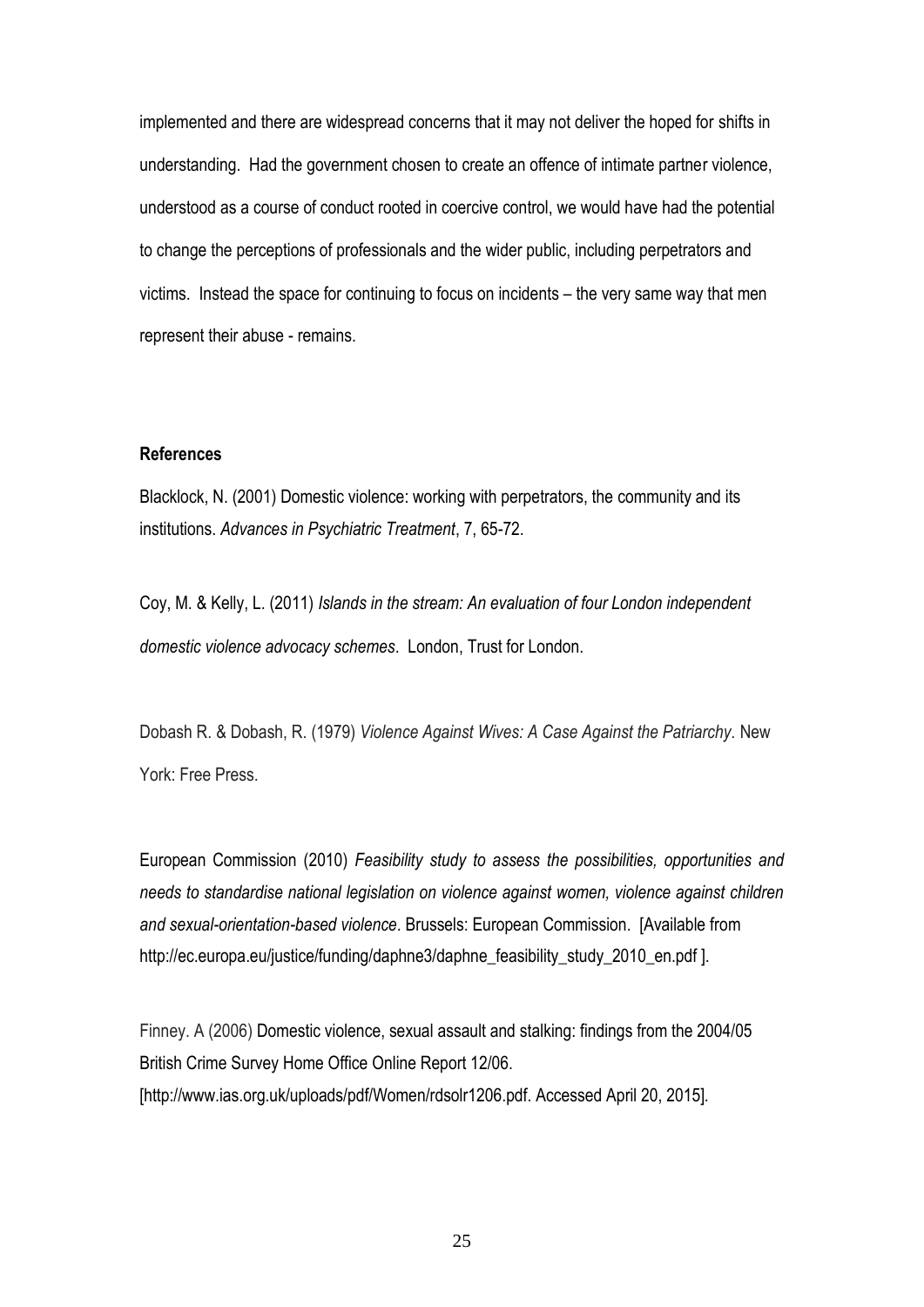Harvie, P. & Manzi, T. (2011) Interpreting Multi-Agency Partnerships: Ideology, Discourse and Domestic Violence. *Social & Legal Studies*, 20: 1, 79-95.

Hearn, J. (1998) *The Violences of Men*. London: Sage.

HM Government (2013) *Guidance – Domestic violence and abuse*, available at <https://www.gov.uk/domestic-violence-and-abuse>

Hester, M. (2006) Making it through the criminal justice system: Attrition and domestic violence. *Social Policy and Society,* 5:1, 79-90.

Hester, M (2012) The 'Three Planet Model': Towards an Understanding of Contradictions in Approaches to Women and Children's Safety in Contexts of Domestic Violence. In Lombard, N. & McMillan, L. (eds.).*Violence Against Women: Current Theory and Practice in Domestic Abuse, Sexual Violence and Exploitation.* London: Jessica Kingsley, p. 35-52.

Hester, M. and Westmarland, N. (2006) Domestic violence perpetrators. *Criminal Justice Matters*, 66:1, 34-35.

Jakobsen, H. (2014) What's Gendered about Gender-Based Violence? An Empirically Grounded Theoretical Explanation from Tanzania. *Gender & Society*, 28: 4, 537-561.

Johnson, M. (2006) Conflict and control: gender symmetry and asymmetry in domestic violence. *Violence Against Women*, 12:11, 1003-1018.

Kelly, L (1987) *Surviving Sexual Violence.* Cambridge, Polity Press.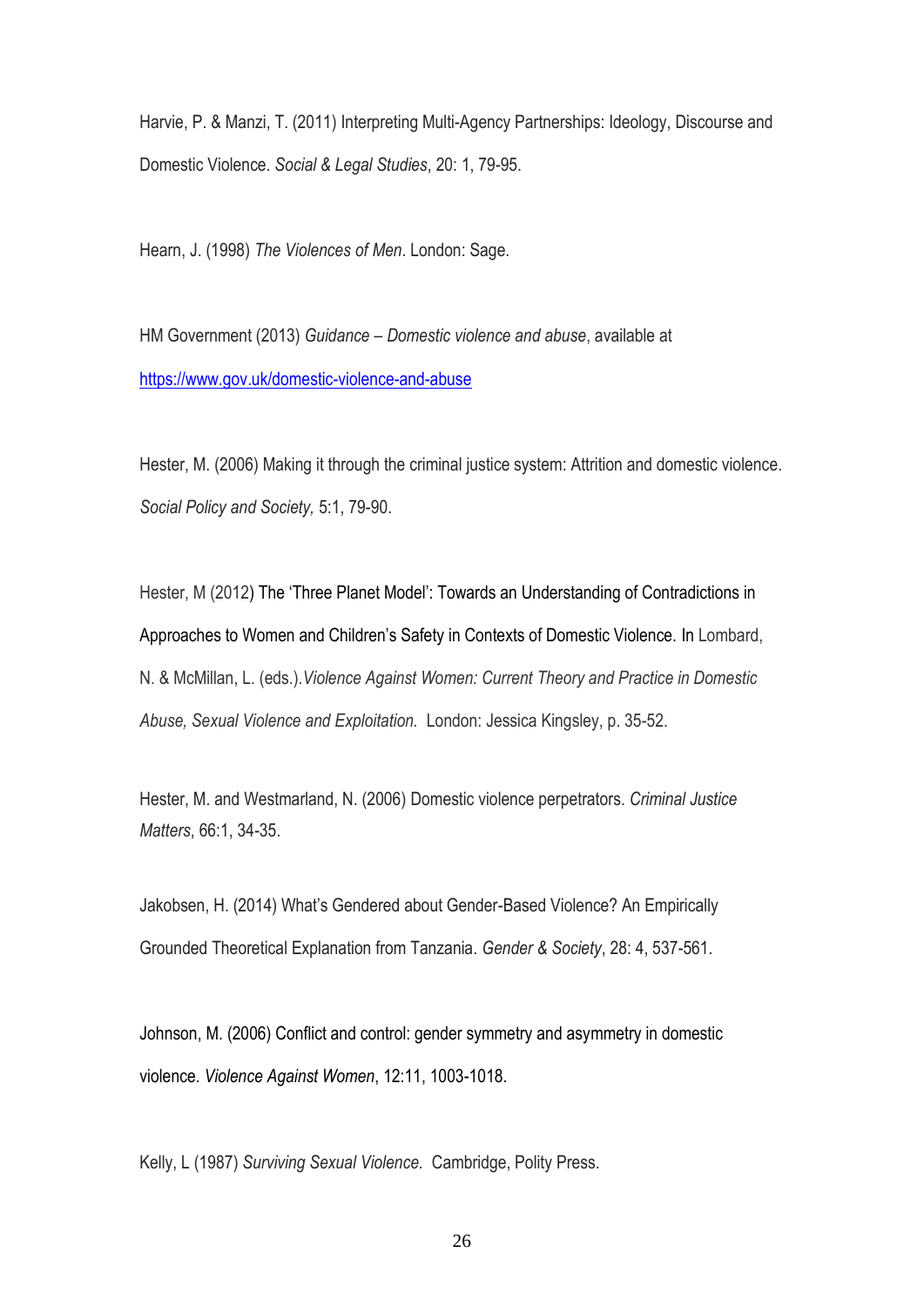Kelly, L. (2011) Standing the Test of Time? Reflections on the Concept of the Continuum of Sexual Violence. In J. Brown, J. & Walklate, S (eds.) *Handbook on Sexual Violence.* London. Routledge

Kelly, L. & Sharp, N. (2014*) Finding the Costs of Freedom: How Women Rebuild their lives after Domestic Violence*. Available at http://solacewomensaid.org/wpcontent/uploads/2014/06/SWA-Finding-Costs-of-Freedom-Report.pdf

Kelly, L & Westmarland, N. (2014) Time for a rethink – why the current government definition of domestic violence is a problem. *Trouble & Strife,* available at [http://www.troubleandstrife.org/2014/04/time-for-a-rethink-why-the-current-government](http://www.troubleandstrife.org/2014/04/time-for-a-rethink-why-the-current-government-definition-of-domestic-violence-is-a-problem/)[definition-of-domestic-violence-is-a-problem/.](http://www.troubleandstrife.org/2014/04/time-for-a-rethink-why-the-current-government-definition-of-domestic-violence-is-a-problem/)

Kelly, L. & Westmarland, N. (2015) *Domestic Violence Perpetrator Programmes: Steps Towards Change.* Available at https://www.dur.ac.uk/resources/criva/ProjectMirabalfinalreport.pdf

Kirkwood, C. (1993) *Leaving Abusive Partners: From the Scars of Survival to the Wisdom for Change*. London, Sage.

Mills, C.W. (1940) Situated Actions and Vocabularies of Motive. *American Sociological Review,*  V (December), 904-913.